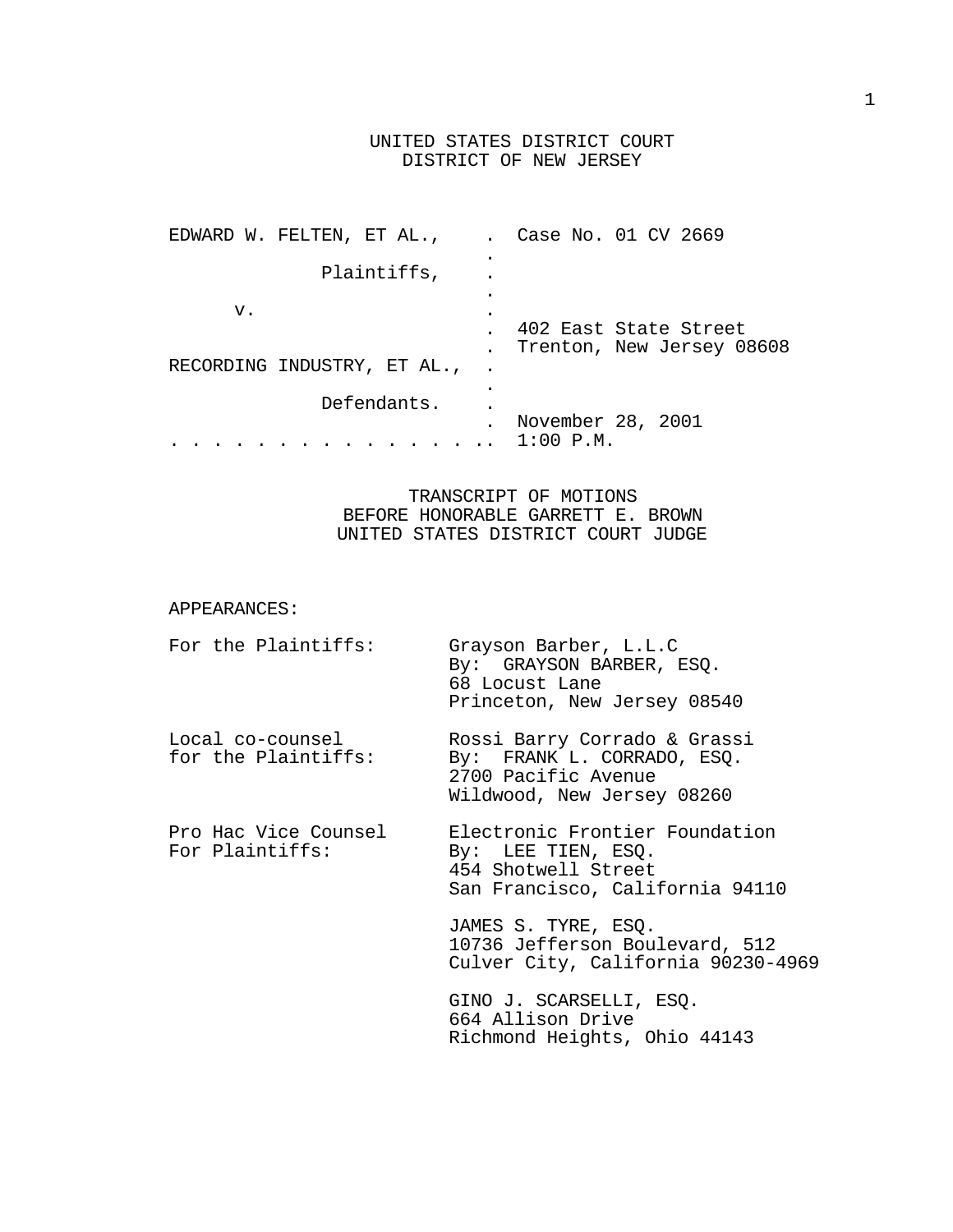| For the Defendants:                         | Sterns & Weinroth<br>By: KAREN A. CONFOY, ESQ.<br>50 West State Street, Suite 1400<br>Trenton, New Jersey 08607                  |
|---------------------------------------------|----------------------------------------------------------------------------------------------------------------------------------|
| Pro Hac Vice Counsel<br>For the Defendants: | Williams & Connolly, LLP<br>By: DAVID E. KENDALL, ESQ.<br>KEVIN HARDY, ESQ.<br>725 Twelfth Street, NW<br>Washington, DC 20005    |
|                                             | LYNDA BRAUN, ESQ.                                                                                                                |
|                                             | THOMAS WACK, ESQ.                                                                                                                |
| For the Government:                         | U.S. Department of Justice,<br>Civil Division<br>By: RICHARD G. PHILLIPS, JR., ESQ.<br>901 E. Street, NW<br>Washington, DC 20530 |
| Audio Operator:                             | Christopher Wright                                                                                                               |

Proceedings recorded by electronic sound recording, transcript produced by transcription service.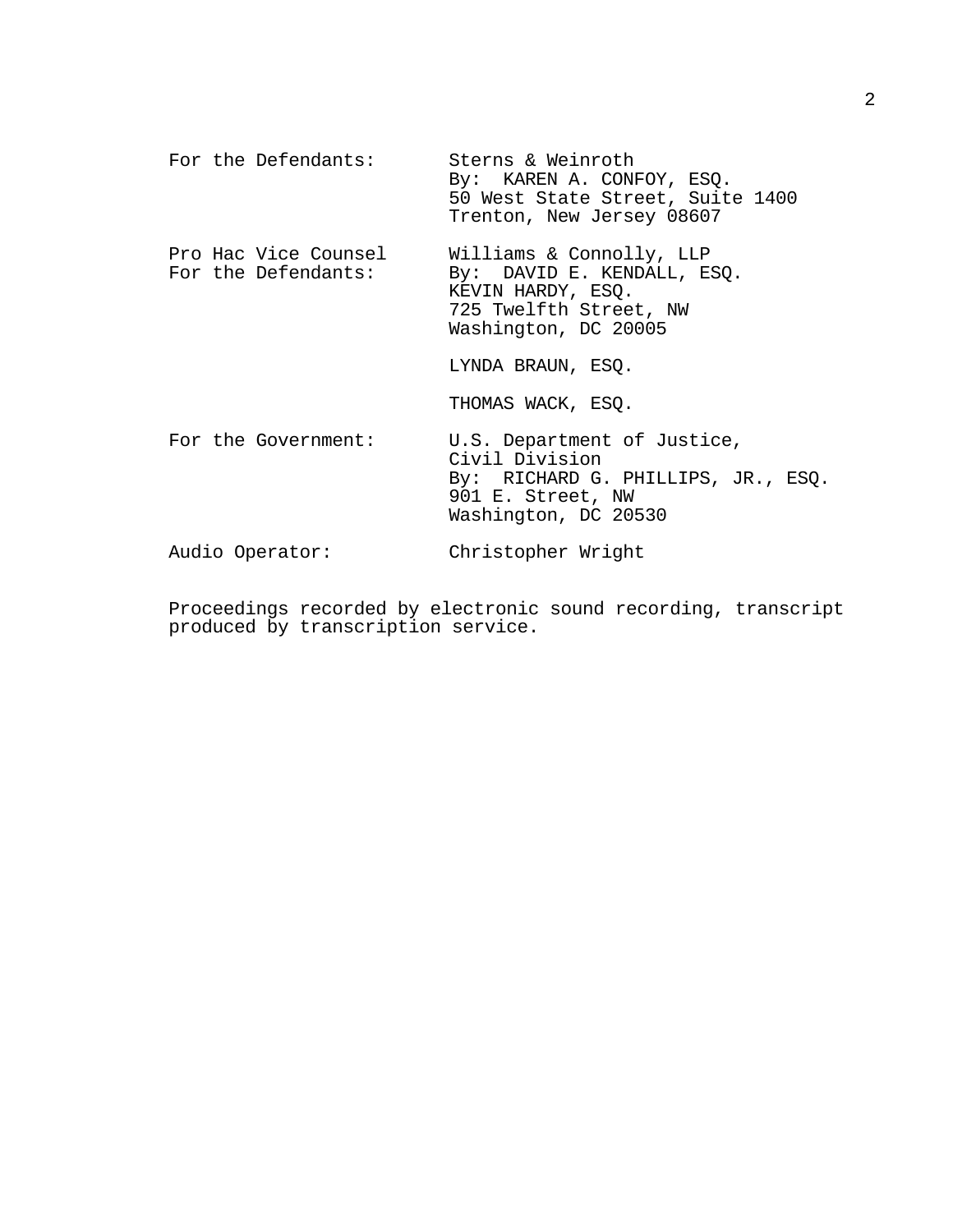# INDEX

|                                           | Page |
|-------------------------------------------|------|
| Order permitting filing under seal sought |      |
| by the plaintiff                          |      |

# Response to the Briefs

| By Mr. Scarselli         |     |
|--------------------------|-----|
| Response by Mr. Kendall  | 1 Q |
| Response by Mr. Phillips | 22  |
| Decision by the Court    |     |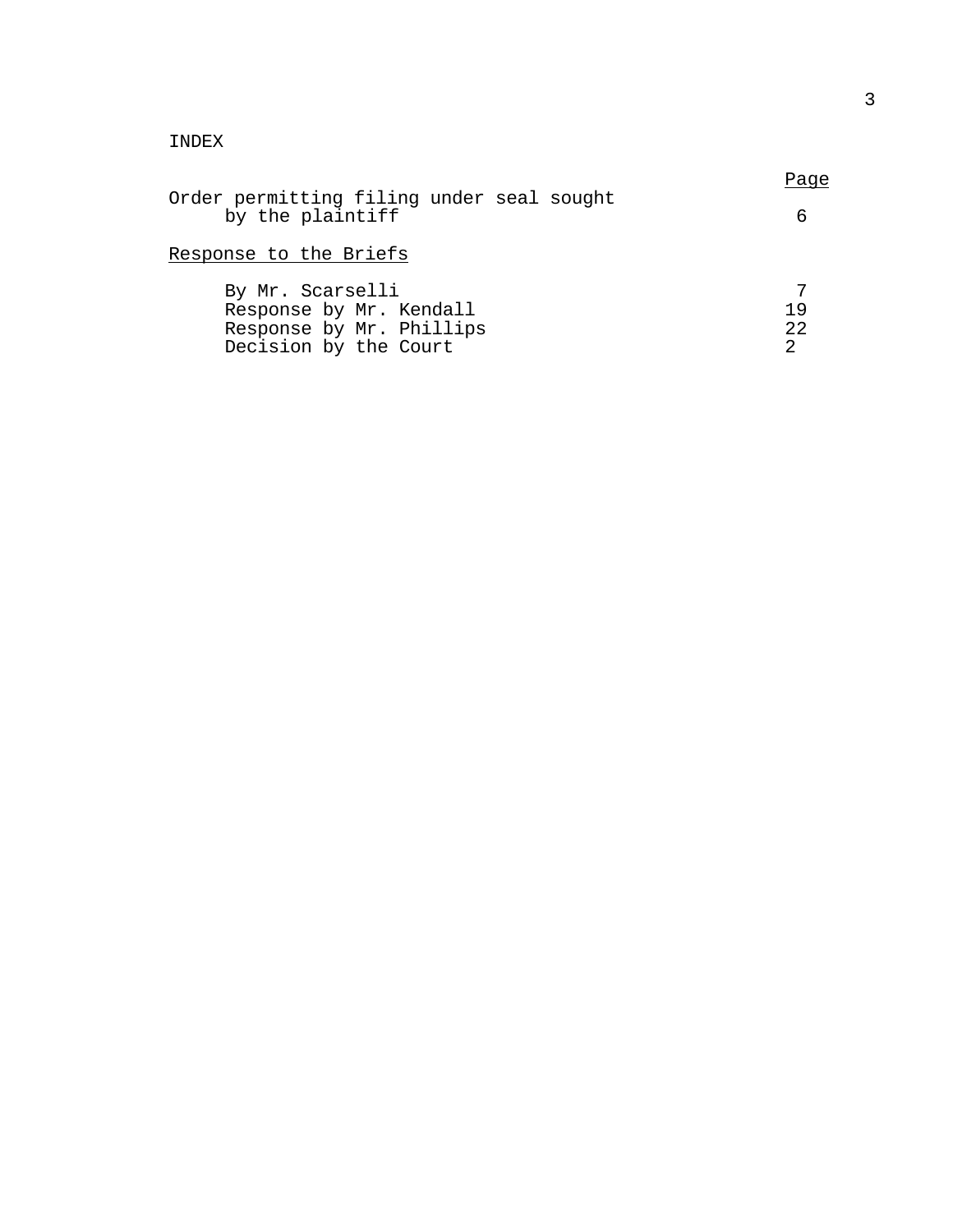THE COURT: Who do we have on the line?

MR. WACK: Your Honor, this is Thomas Wack [phonetic] on behalf of defendant, Secured Digital Music and Instrument Foundation.

MS. BRAUN: And Lynda Braun on behalf of the Verance Corporation.

THE COURT: Could you give the reporter the spelling of your last names?

MS. BRAUN: Sure. Lynda, L-Y-N-D-A, Braun, B-R-A-U-N.

THE COURT: All right. The case is Felten, et al., v. Recording Industry Association, et al.

Let me have appearances first by the plaintiff.

MS. BARBER: Thank you, Your Honor. I'm the local counsel for the plaintiffs. My name is Grayson Barber. And I'd like to introduce my co-local counsel, Frank Corrado of Rossi, Barry, Corrado and Grassi.

And we have three out-of-state counsel who have been admitted pro hac vice. Gino Scarselli will be presenting argument today. With him are Jim Tyre and Lee Tien of the Electronic Frontier Foundation.

THE COURT: So, who is the lawyer who will actually be speaking when called upon by the plaintiff.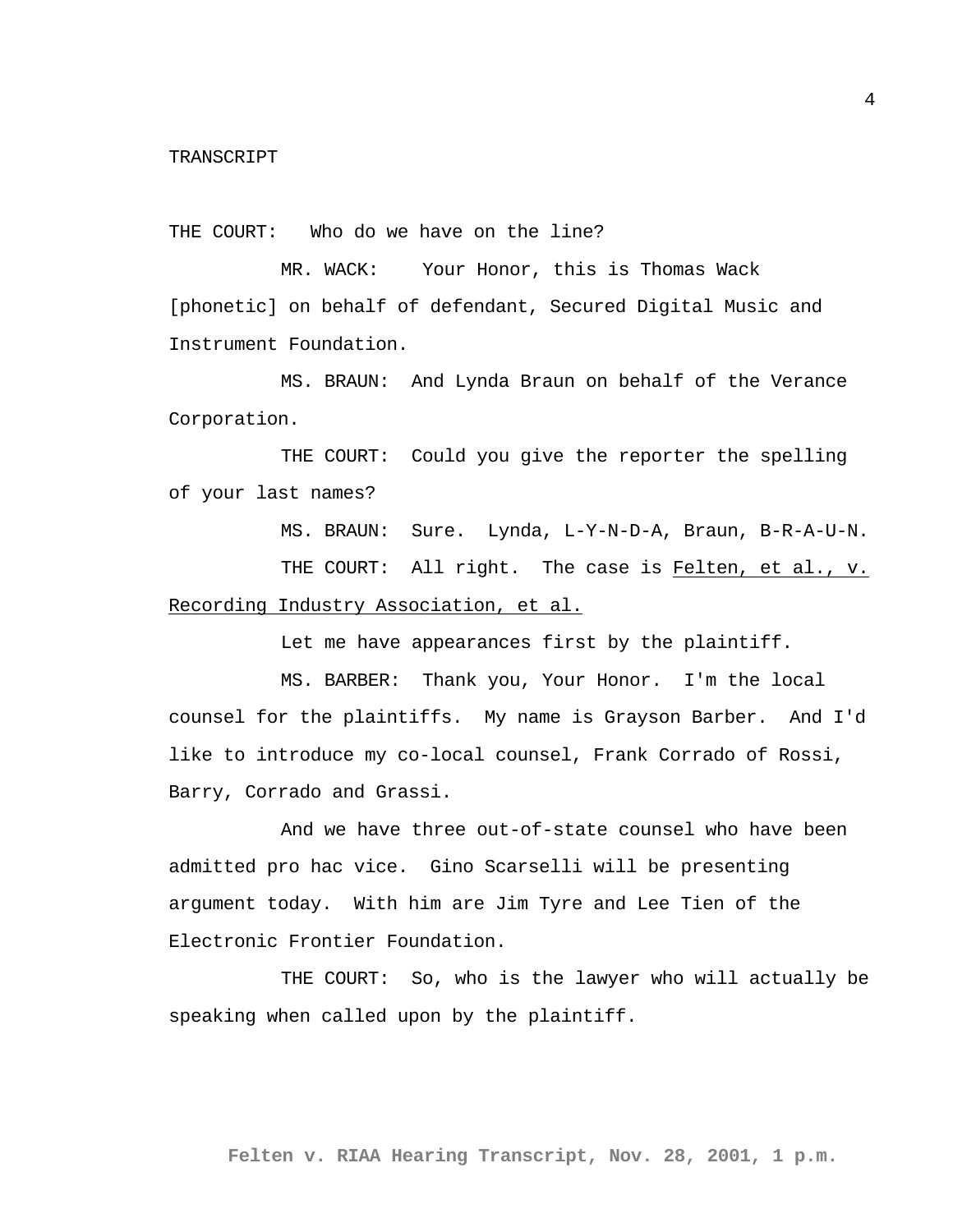MR. BARBER: This will be Gino Scarselli, Your Honor. THE COURT: Thank you very much. And for the defense?

MS. CONFOY: Your Honor, Karen Confoy, Sterns & Weinroth as local counsel for the defendants, Recording Industry Association of America, Secured Digital Music Initiative Foundation and Verance Corporation.

And with me to my left is David Kendall, Kevin Hardy, both admitted pro hac vice from the firm of Williams and Connolly for Recording Industry Association of American. Mr. Kendall will be leading the argument today for the defendants.

THE COURT: All right. Now, I assume that you also -you'll also be speaking on behalf of Secured Digital Musical Initiative and Verance Corporation, is that right?

> MR. KENDALL: Your Honor, they --MR. WACK: Your Honor, this is Thomas Wack. THE COURT: Okay.

MR. WACK: Mr. -- Mr. Kendall's argument, I believe, will be -- I won't have much to add to what he has to say, although I will have a few comments.

THE COURT: And you're representing whom, Mr. Wack?

MR. WACK: Secured Digital Music Initiative Foundation.

> THE COURT: Who's representing Verance? MS. BRAUN: I am, Lynda Braun, Your Honor. And I will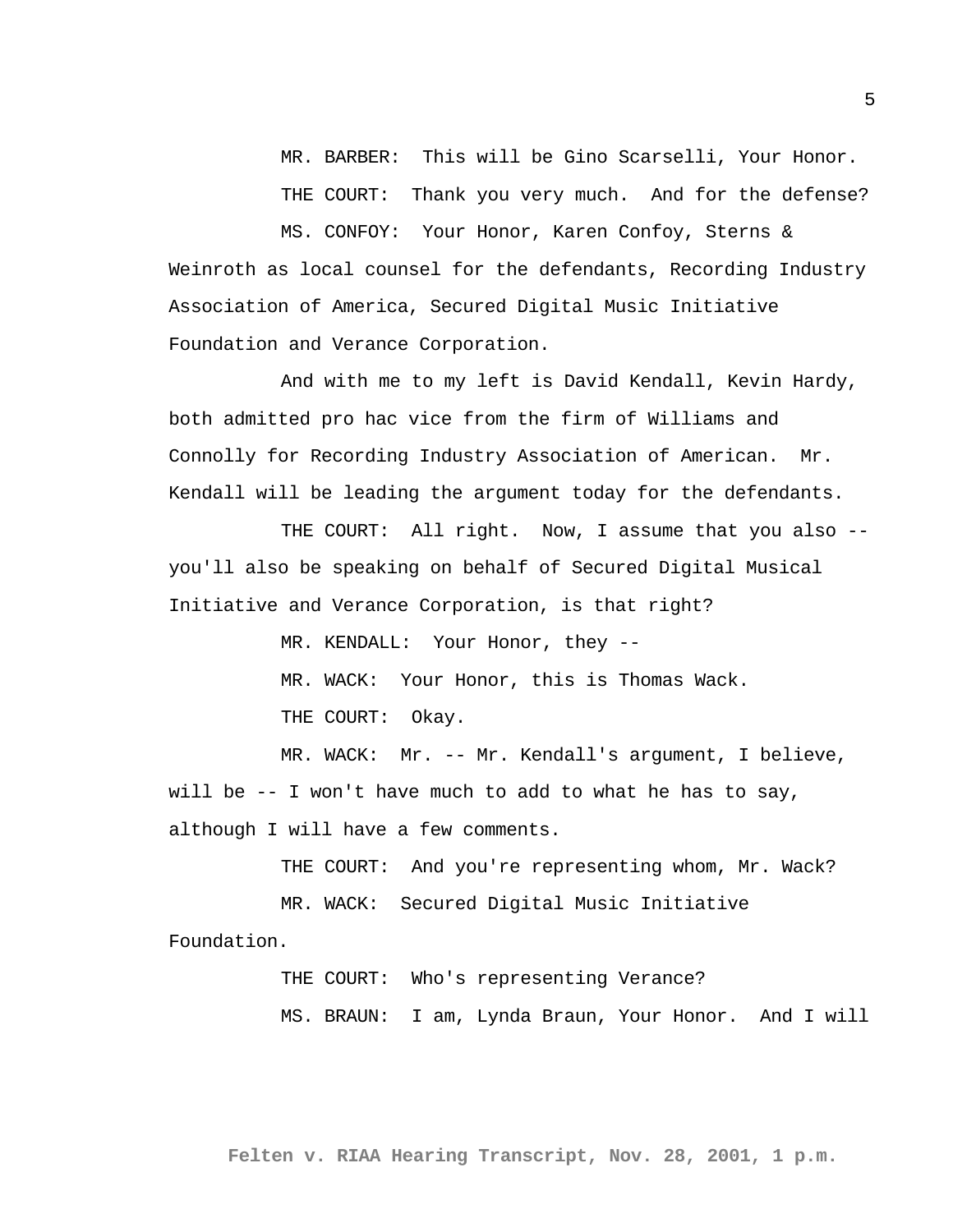defer to Mr. Kendall's argument.

THE COURT: Okay. And representing the Attorney General?

MR. PHILLIPS: Richard Phillips, Your Honor, from the Justice Department.

THE COURT: Is there anyone else whose appearance hasn't been noted? All right.

MS. CONFOY: Your Honor, I just have with me representatives from Recording Industry Association of America, Dean Garfield and Matthew Oppenheim, also from the SDMI.

THE COURT: All right. Now we start out with an order permitting filing under seal sought by the plaintiff. Is there any opposition by the defense to their motion to file under seal a computer program entitled Tiny Warp Dot C, the Source Code Used to Defeat Technology F During the SDMI Public Challenge, according to the letter of October 24th of Ms. Barber. Anyone have any opposition to it being filed under seal?

All right, I will sign the order by consent. And the Clerk will file it.

The plaintiffs filed a complaint, and then a first amended complaint. All defendants move to dismiss the letter. We have two sets of motion papers. The defendants -- the private defendants, Recording Industry, Verance and Secure Digital Music move in one set of papers, which the defense has responded to and which we have a series of declarations filed by

6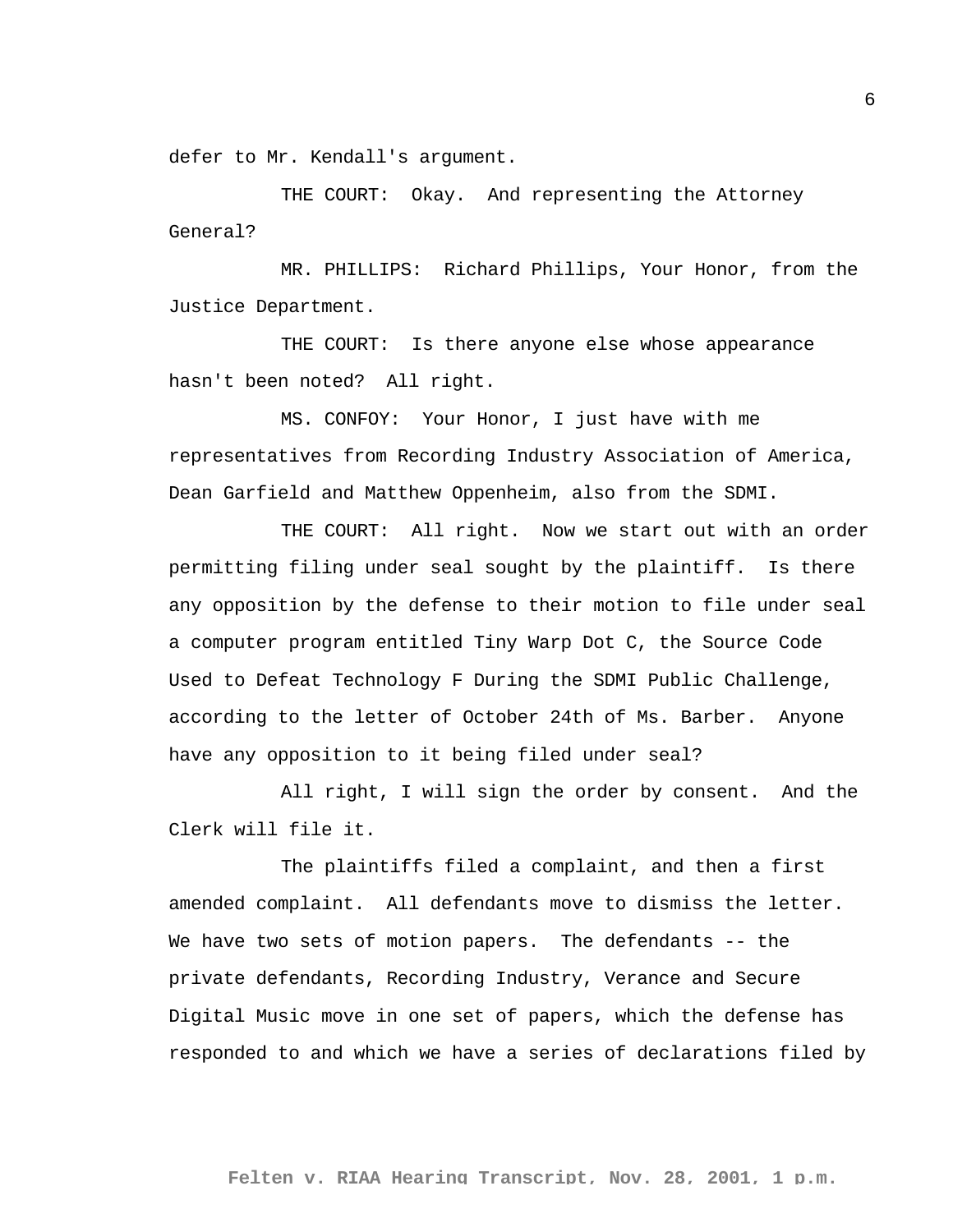both sides. And also, the Attorney General has moved to dismiss, as well.

And, again, the plaintiffs have responded and filed declarations and we have a full set of briefing on both sides.

I have read the briefs and I do not desire to have any party repeat the arguments in their briefs. I think the matter has been fully briefed by both sides. Nonetheless, if either side wishes to be heard briefly on points raised since the briefing, I will permit it.

Perhaps the wisest thing to do since the moving parties have had the last brief is to ask Mr. Scarselli whether he has any response to the briefs.

MR. SCARSELLI: Yes, Your Honor, I have a number of responses to particular points.

THE COURT: All right. Don't repeat your brief and only respond to the last brief that was filed. I've read the rest of it several times.

MR. SCARSELLI: Yes.

THE COURT: Shall we turn first to the private defendant's motions?

MR. SCARSELLI: Yes. May I?

THE COURT: Proceed.

MR. SCARSELLI: May it please the Court, I am Gino Scarselli and I represent the plaintiffs in this action.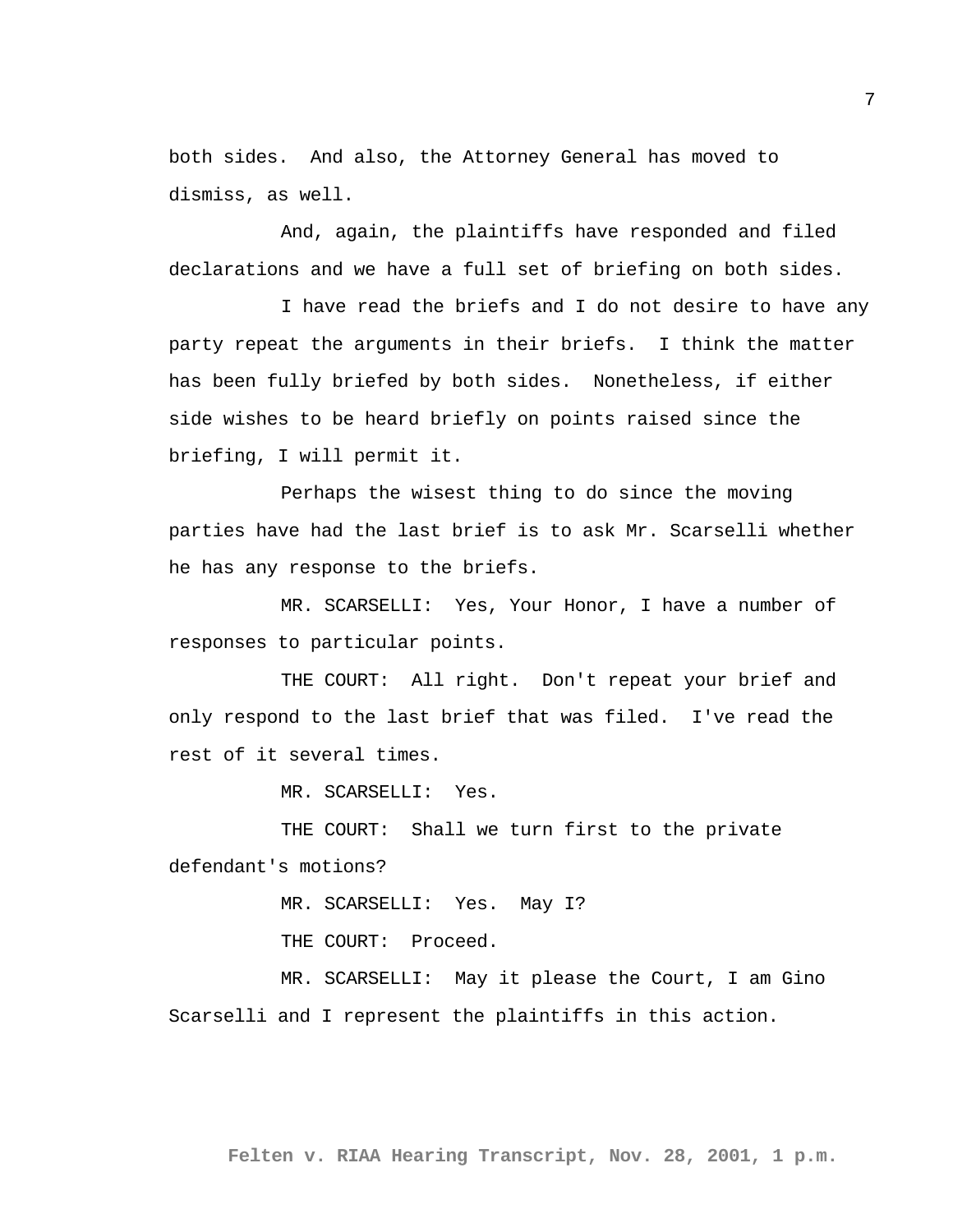Your Honor, with respect to the private defendants' briefs, the reply brief, the last brief, what I would like to point out are simply two things:

One is our concern over the three papers to which the private defendants have represented to the Court --

THE COURT: They say they have no problem, correct? If it weren't for the one Oppenheim letter, you wouldn't be here, would you?

MR. SCARSELLI: No, because of the whole series of events, Your Honor, that took place leading up to the Oppenheim letter --

THE COURT: So, you have one letter which they withdrew before the seminar took place. And since then, they have been saying over and over again we're not going to sue in these papers, we're not going to sue in these papers, we're not going to sue in these papers. Indeed, back last summer you came in for injunctive relief and I told you it didn't make sense.

MR. SCARSELLI: Your Honor, there was no retraction from the other side prior to the filing of the complaint. All there was was a press statement --

THE COURT: Well, that's a matter of dispute. They say that they issued it before but you didn't get it before.

MR. SCARSELLI: No --

THE COURT: Let's talk about the stipulation that you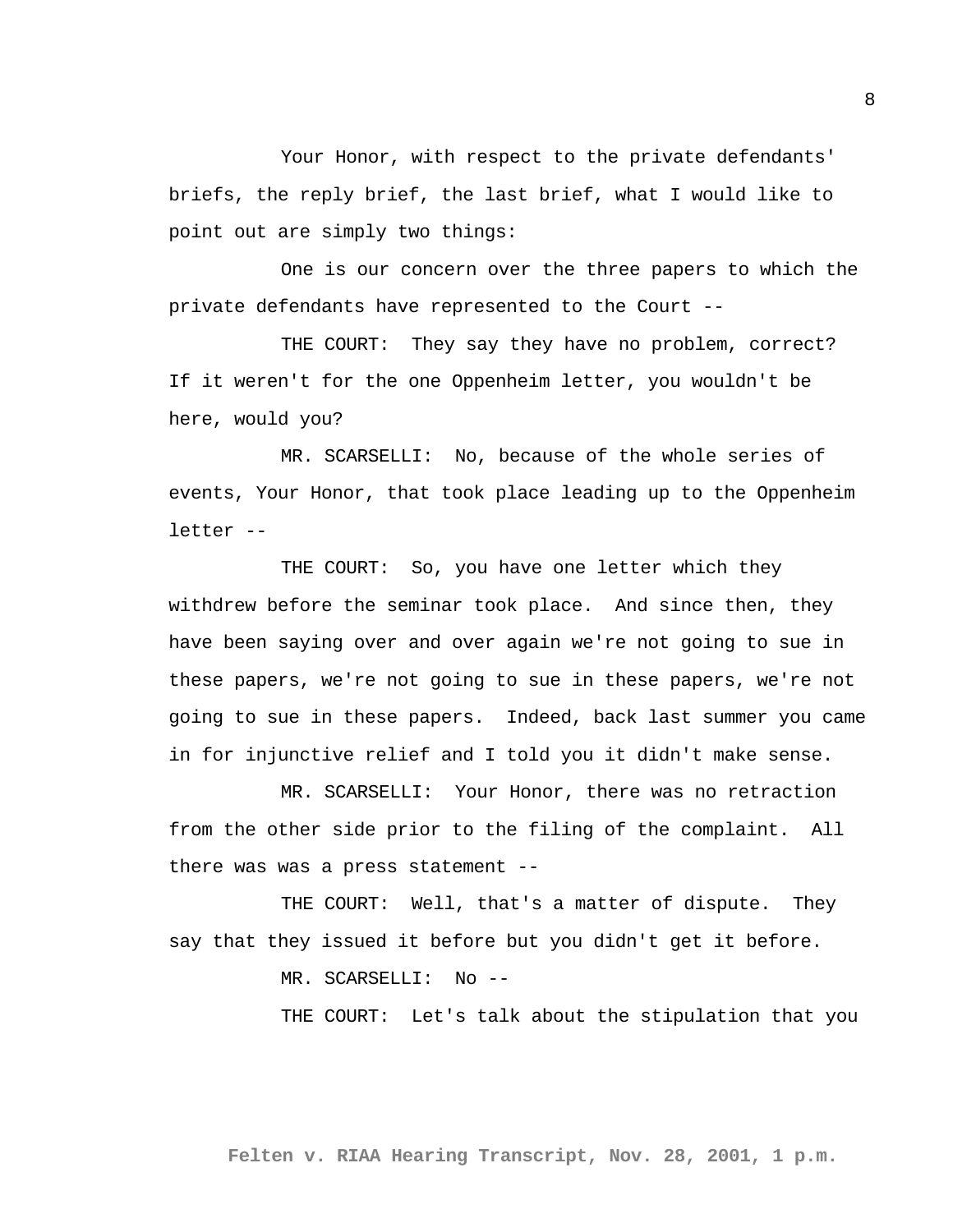MR. SCARSELLI: Yes.

 $- -$ 

THE COURT: -- entered into with them or were going to enter into with them. Why wasn't that signed?

MR. SCARSELLI: We didn't -- it wasn't signed because the private defendants refused to sign it. It was a stipulation, first of all, to avoid a need for preliminary relief or extraordinary relief.

THE COURT: And what was it that the private defendants found troubling about that proposed stipulation?

MR. SCARSELLI: I honestly don't know, Your Honor. I don't know the answer to that question.

THE COURT: Then we'll have to ask them when it comes to be their turn. Okay.

MR. SCARSELLI: So --

THE COURT: Go ahead.

MR. SCARSELLI: So what we tried to do -- but, Your Honor, if I may clarify, it wasn't just a matter of a single letter by Mr. Oppenheim that was sent on April 9th. It was a matter of events that occurred post letter, that occurred over the span of two weeks leading up to the date of the conference.

THE COURT: You're talking about the negotiation between the lawyers?

MR. SCARSELLI: Those were -- Your Honor, they -- they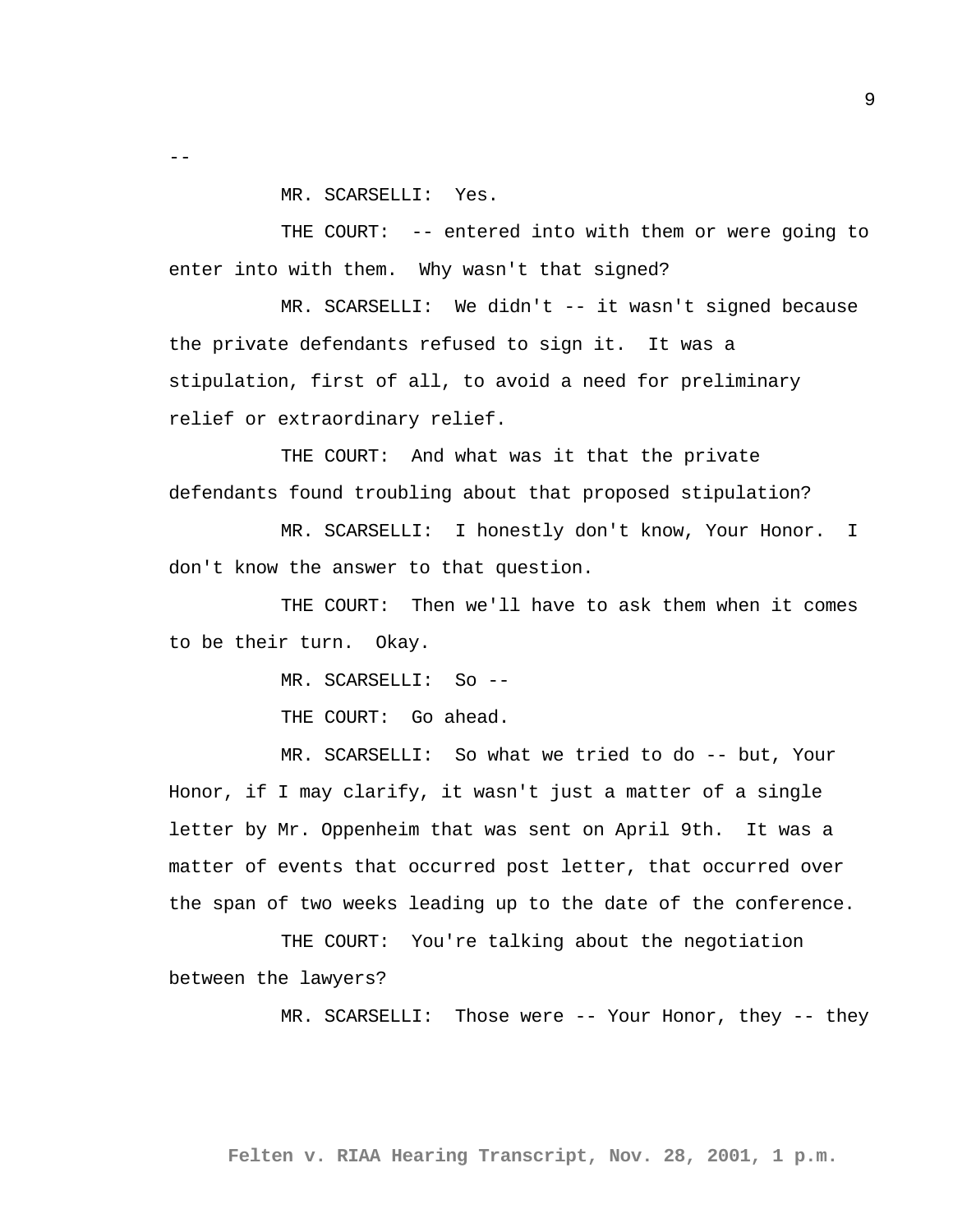can be construed as negotiations. But they're -- they were clearly considered threats, not just by these plaintiffs, but by University counsels for Princeton or Rice Universities, by the Program Chair of the Information Hiding Workshop who pulled the papers, the decision was reversed by a higher committee the following day. But he actually pulled the paper.

It's not just a matter of these plaintiffs looking and feeling threatened or chilled by the letter and the ensuing negotiations.

In those negotiations, Mr. Turnbull [phonetic] of Verance's outside counsel referred to the paper as a recipe for circumventing technological measures, what would put it clearly under the -- under the Statute.

Mr. Liebowitz [phonetic], Verance's CEO, claimed that the plaintiffs have violated the DMCA strictly by submitting the paper to the conference. Those events --

THE COURT: That one letter is what you seem to be hanging your hat on.

MR. SCARSELLI: It was the negotiations also, and it was also the -- these were -- Mr. Endy [phonetic] of Rice -- of Princeton University -- Princeton's general counsel describes daily and sometimes hourly conversations. Now, they occurred over a short span of time, but they occurred over a short span of time because there was a date certain when the paper was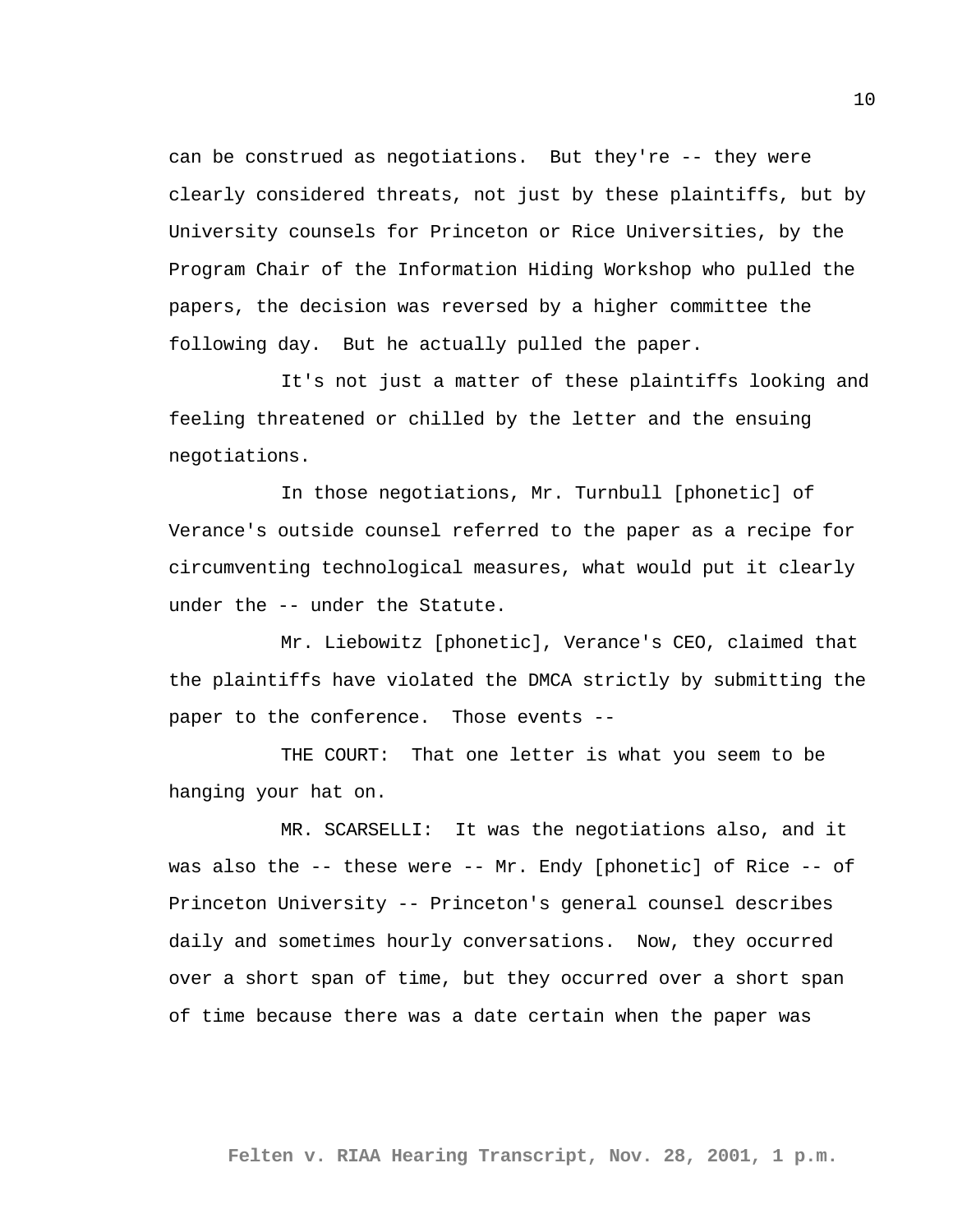supposed to be published.

And during that time, threats were -- I mean there's different ways of saying that. We could say that the same threat was reiterated, were -- that other threats were made. But the point is that it was absolutely clear to everyone present on our side of the table, along with the University counsels of two major universities, along with outside counsel of Rice University, because Rice retained outside counsel in anticipation of litigation.

THE COURT: Well, since that time, you've published everything you want to publish without a peep out of the defense, except to say go to it, correct?

MR. SCARSELLI: We have published -- I want to be very specific here.

THE COURT: Okay.

MR. SCARSELLI: There was -- there were three papers we attached to the complaint.

THE COURT: Um-hum.

MR. SCARSELLI: All right? After the paper was pulled, the only -- the plaintiffs had heard nothing from the private defendants. General counsels of Princeton and Rice heard nothing from the private defendants.

Mr. Endy and Mr. Zanzitus [phonetic], both counsels of Rice, stated that they were still concerned at that point. This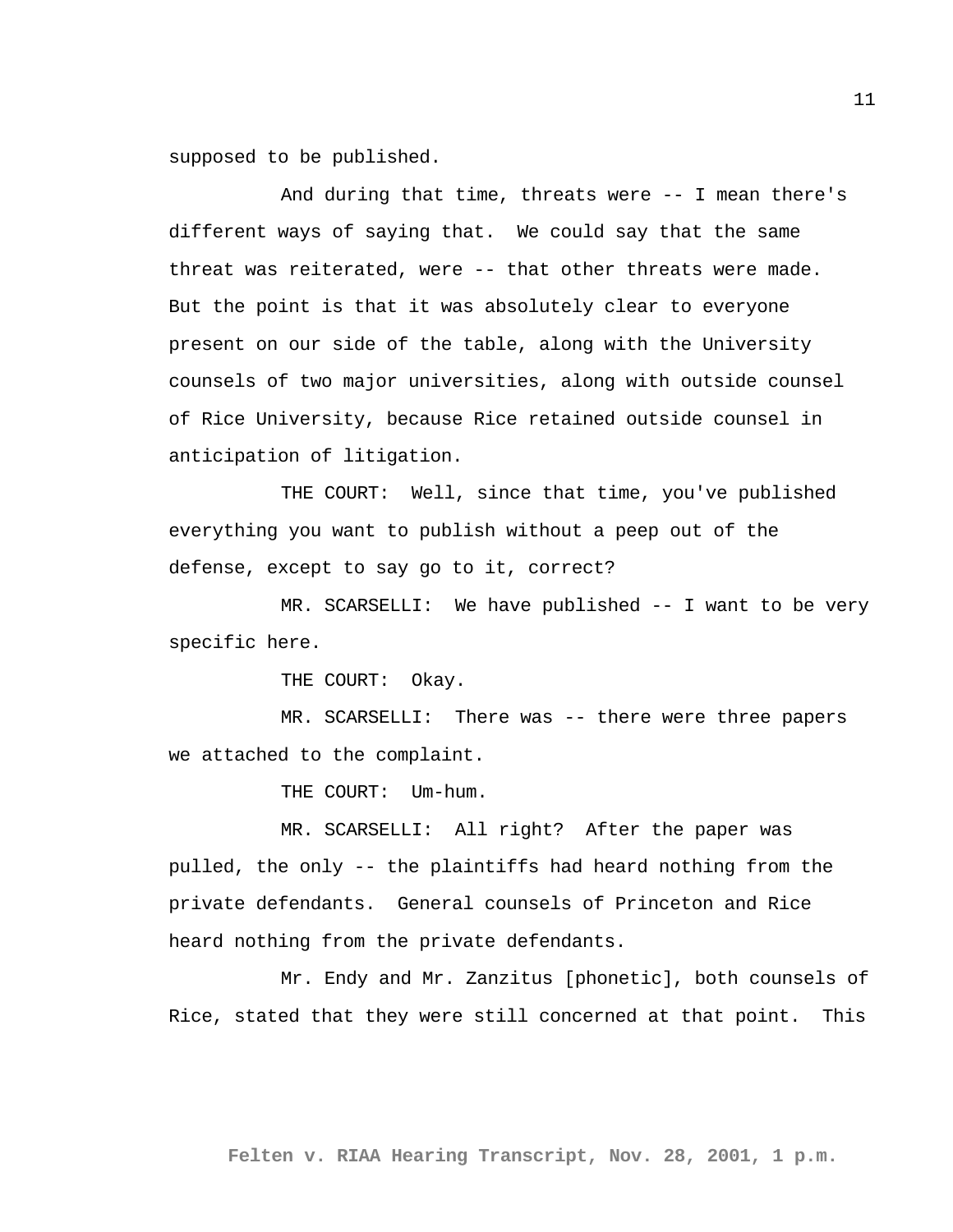is after the paper was pulled and after RIAA/SDMI issued that press statement on that same day. That was all that happened, that was all that the other side did.

So, the concern -- the -- that there still was a live threat of litigation persisted that entire time. One of the papers -- the ICAS [phonetic] paper, this is a paper that Professor Wu, who just graduated from Princeton and is now at University of Maryland College Park, had written principally with Mr. Craver, who's still a graduate student at Princeton. That paper was submitted to another conference. It was a similar paper, but it had -- it wasn't exactly the same. There was some technical details that were different.

What happens, Your Honor, is with all the focus on the SDMI paper, the paper -- excuse me -- the paper that was ultimately pulled from the Pittsburgh conference, this one just sort of -- it fell through the cracks. When they realized it after the paper was pulled, they tried -- they tried to pull it from that conference also.

Professor Liu, who's Professor Wu's advisor, contacted the organizers of the second conference --

THE COURT: I read your submissions. Most of what you're saying is in your submissions, is it not?

> MR. SCARSELLI: Yes. Yes. THE COURT: All right.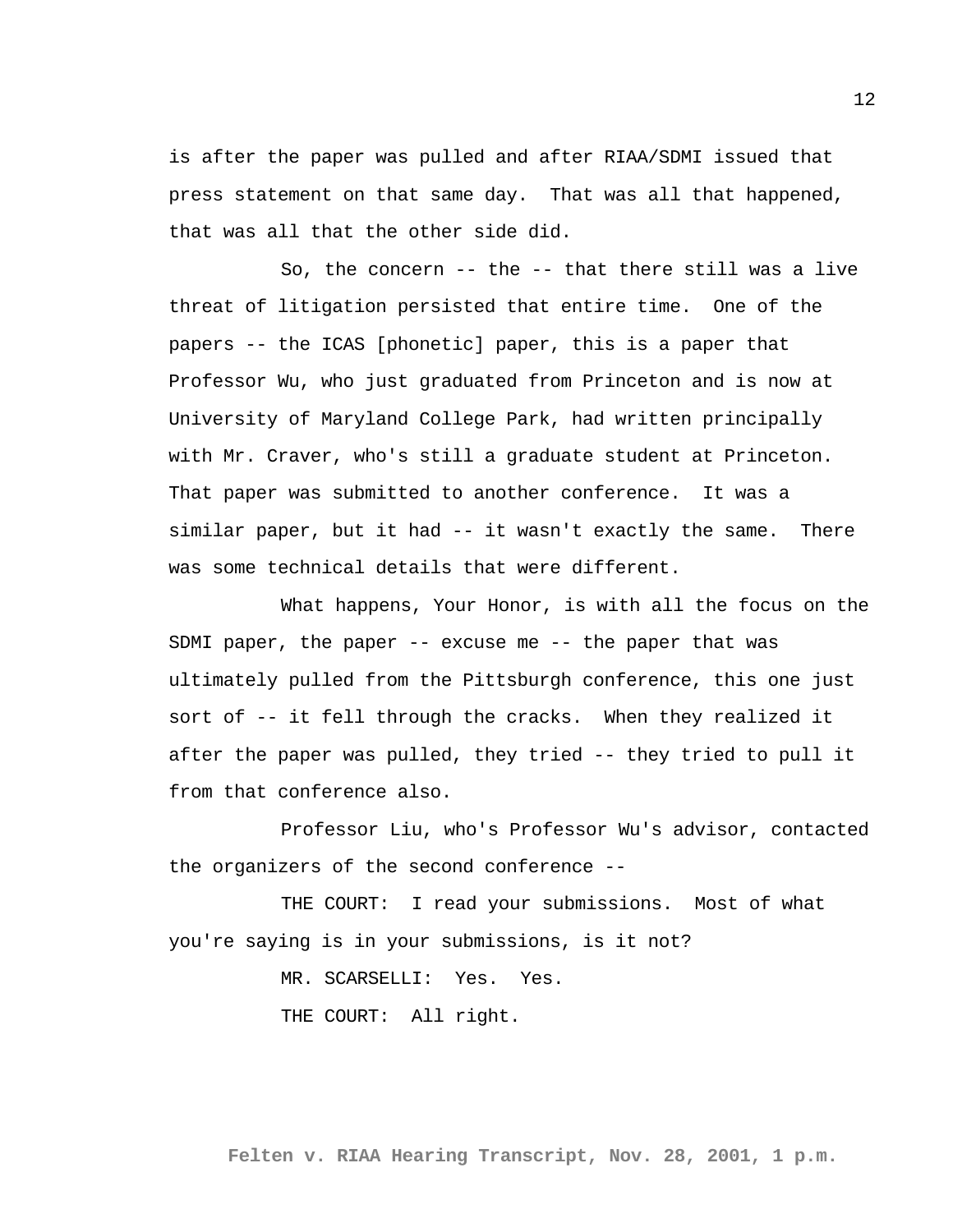MR. SCARSELLI: Excuse me, Your Honor.

THE COURT: Let's not repeat things that we already have.

MR. SCARSELLI: So, --

THE COURT: I mean I've spent hours going over this, I don't intend to spend hours listening to it.

MR. SCARSELLI: I'm sorry, Your Honor. Let me just move on. But that paper has been published. There was an effort to pull it, but it was too late because that conference didn't just -- didn't just present the paper -- publish the papers in paper form, they burn CD's, and they had already burned CD's at that time, so it was too late to pull that paper.

The paper -- the other paper, the paper that was pulled from the Pittsburgh conference was re-advised --

THE COURT: You still haven't answered my question. My question is: Is there anything as of now that these plaintiffs have prepared for publication and sought to publish which has not been published?

MR. SCARSELLI: Well, there is the program Tiny Warp, which we submitted and you've just granted the motion to file under seal. That is written and that's ready for publication.

THE COURT: Have the --

MR. SCARSELLI: But the problem --

THE COURT: Have the defendants said that they will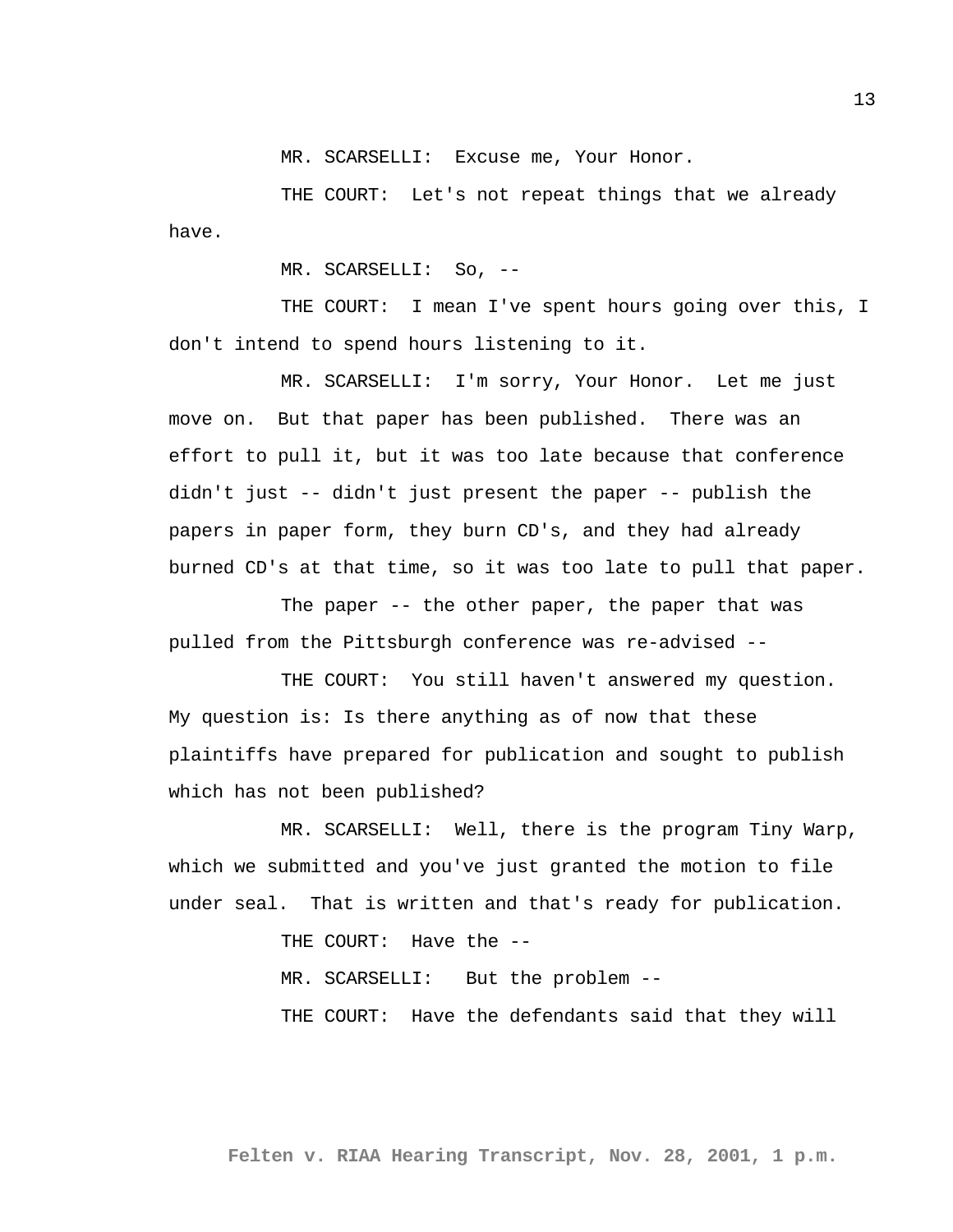sue you if you publish that?

MR. SCARSELLI: No, Your Honor. But the initial threat was -- excuse me -- wasn't about one paper. Mr. Oppenheim's letter of April 9th refers to the public discussion of information gained during the --

THE COURT: We're back to the --

MR. SCARSELLI: -- SDMI public challenge.

THE COURT: -- original Oppenheim letter again, aren't we?

MR. SCARSELLI: Well -- well, I mean, yes, we're back there. We're back at those negotiations because that's when the threat occurred.

THE COURT: Maybe it would be profitable to turn to your response to the Attorney General's --

MR. SCARSELLI: Yes.

THE COURT: -- submissions at this point.

MR. SCARSELLI: Yes, sir.

THE COURT: Now, you're asserting that I suppose USENIX fears criminal prosecution by the Attorney General, is that what you're saying?

MR. SCARSELLI: USENIX has a credible -- faces a credible threat of prosecution from the Attorney --

THE COURT: The other plaintiffs have a credible threat of prosecution by the Attorney General?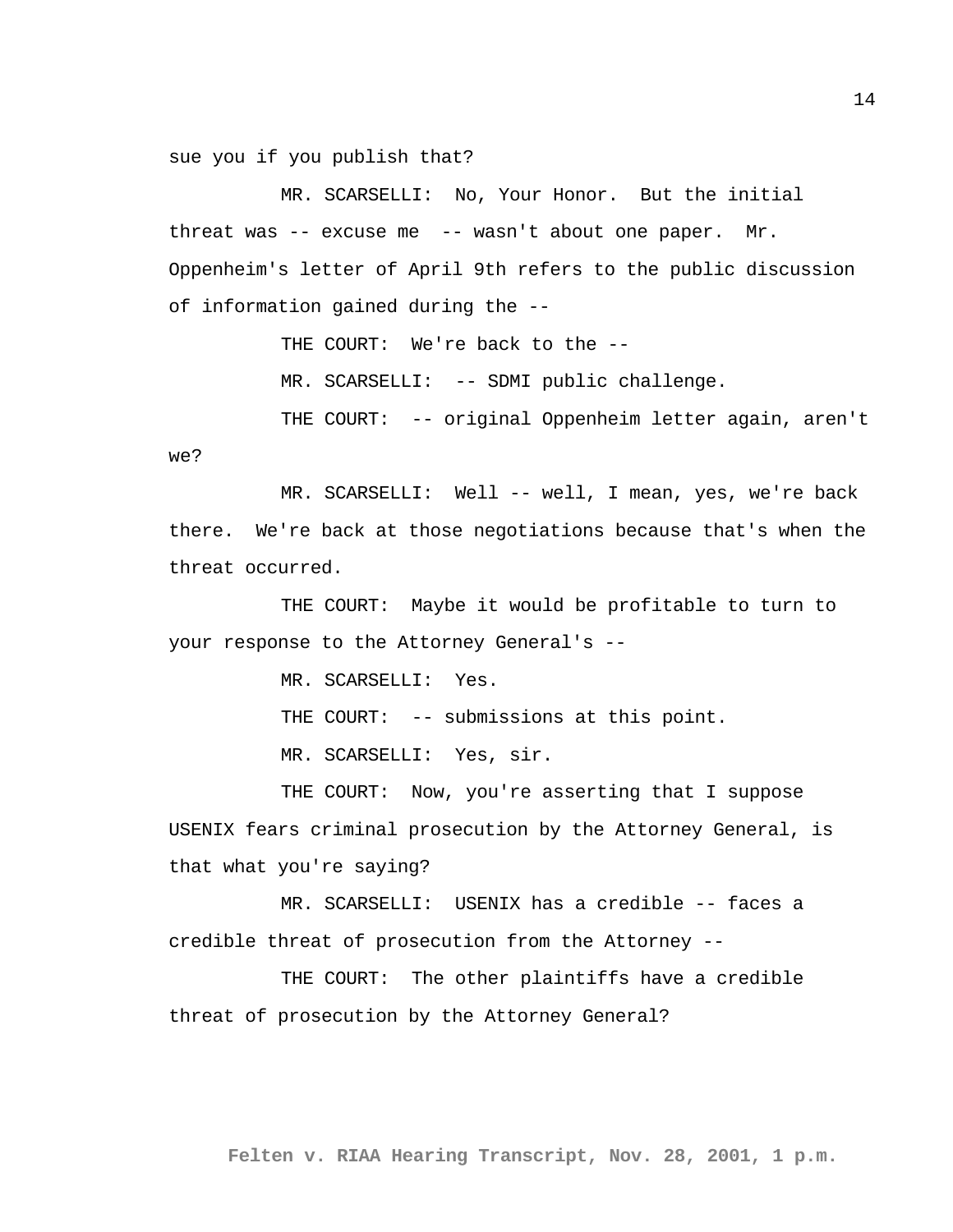MR. SCARSELLI: Professor Felten does because the paper that he wants to write for *Scientific American*, he was invited to write it, would place him under the criminal provisions because *Scientific American*, unlike peer review journals, actually pays for articles.

THE COURT: Okay. In your injunctive relief request at Paragraph K, you seek a preliminary and permanent injunction against the Department of Justice --

MR. SCARSELLI: Yes.

THE COURT: -- from enforcing the DMCA against plaintiffs USENIX for violating the Act. But you don't seek it as to the other plaintiffs. Are you saying that they don't fear prosecution by the Attorney General?

MR. SCARSELLI: Your Honor, we have -- this is a very difficult -- it's a complicated Statute and we believed at that time that the only -- the only plaintiff that faced criminal prosecution because of Section 1204, which is the criminal provision, and requires that a violation be done for commercial -- a commercial advantage or private financial gain only apply to USENIX because they gain money through the conference.

Since the arrest of Mr. Sklyarov, we're not sure where that line is drawn any longer.

THE COURT: Well, I'm looking at the amended complaint, you're not seeking that relief. Now, are you saying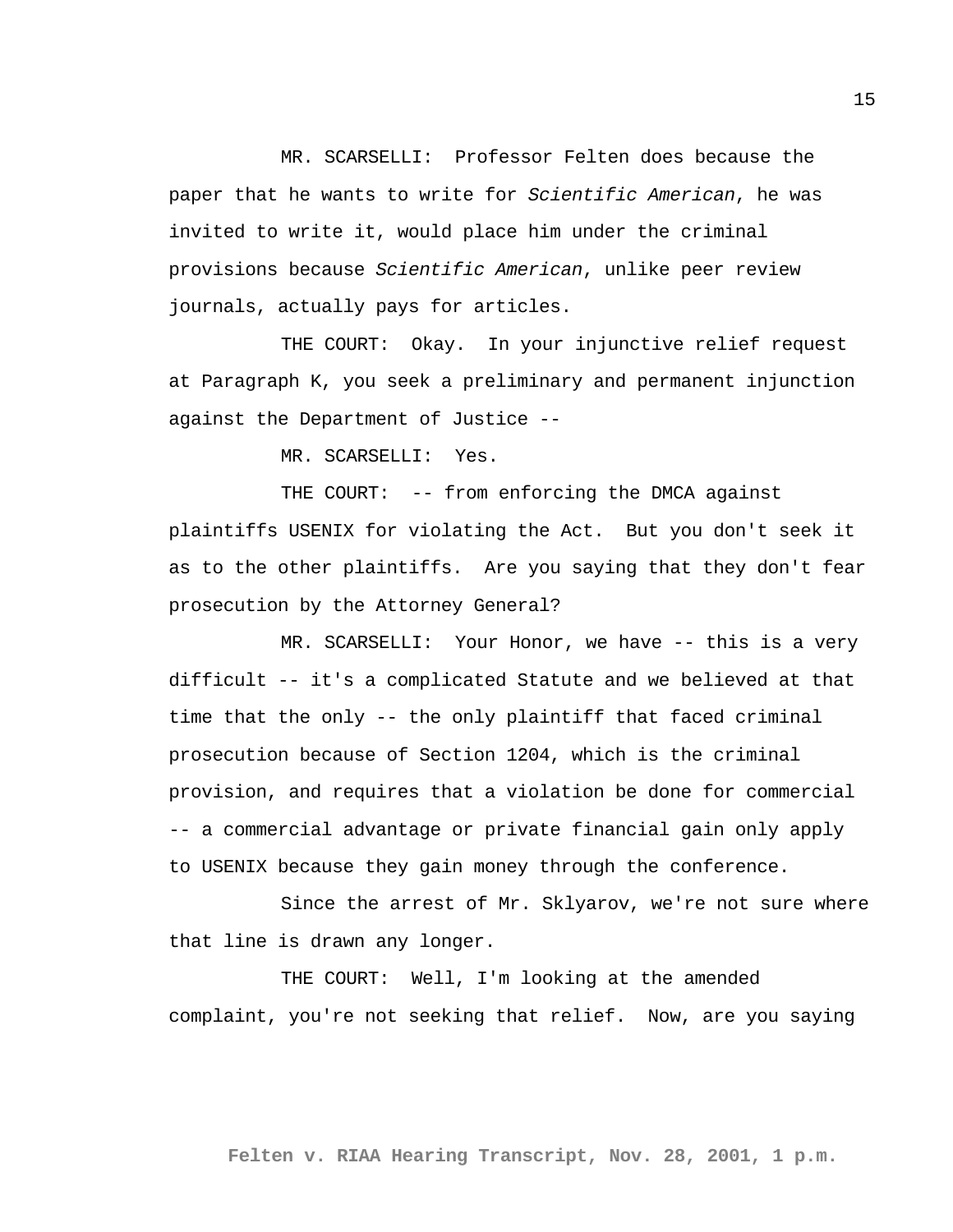that these defendants -- the defendant Attorney General would prosecute your plaintiffs? It seems to me there's a tremendous difference between Mr. Sklyarov and your plaintiffs, isn't there?

MR. SCARSELLI: I don't -- THE COURT: You don't see it? MR. SCARSELLI: We don't see that -- no, Your Honor. THE COURT: Okay. MR. SCARSELLI: He's a grad -- THE COURT: Well --MR. SCARSELLI: -- student at Moscow State University. THE COURT: Okay. MR. SCARSELLI: He came to the United States -- THE COURT: Well, if you don't see it, enough said. We'll  $deal$  --

MR. SCARSELLI: Okay.

THE COURT: -- with that later. I mean I -- I see the difference as being night and day, you don't. Let's move on then.

MR. SCARSELLI: Yes, sir. If I could say just one - if I may follow-up just one more thing.

THE COURT: All right, go ahead.

MR. SCARSELLI: Under the Statute, our point is that under the Statute, the lines aren't clear between Mr. Sklyarov's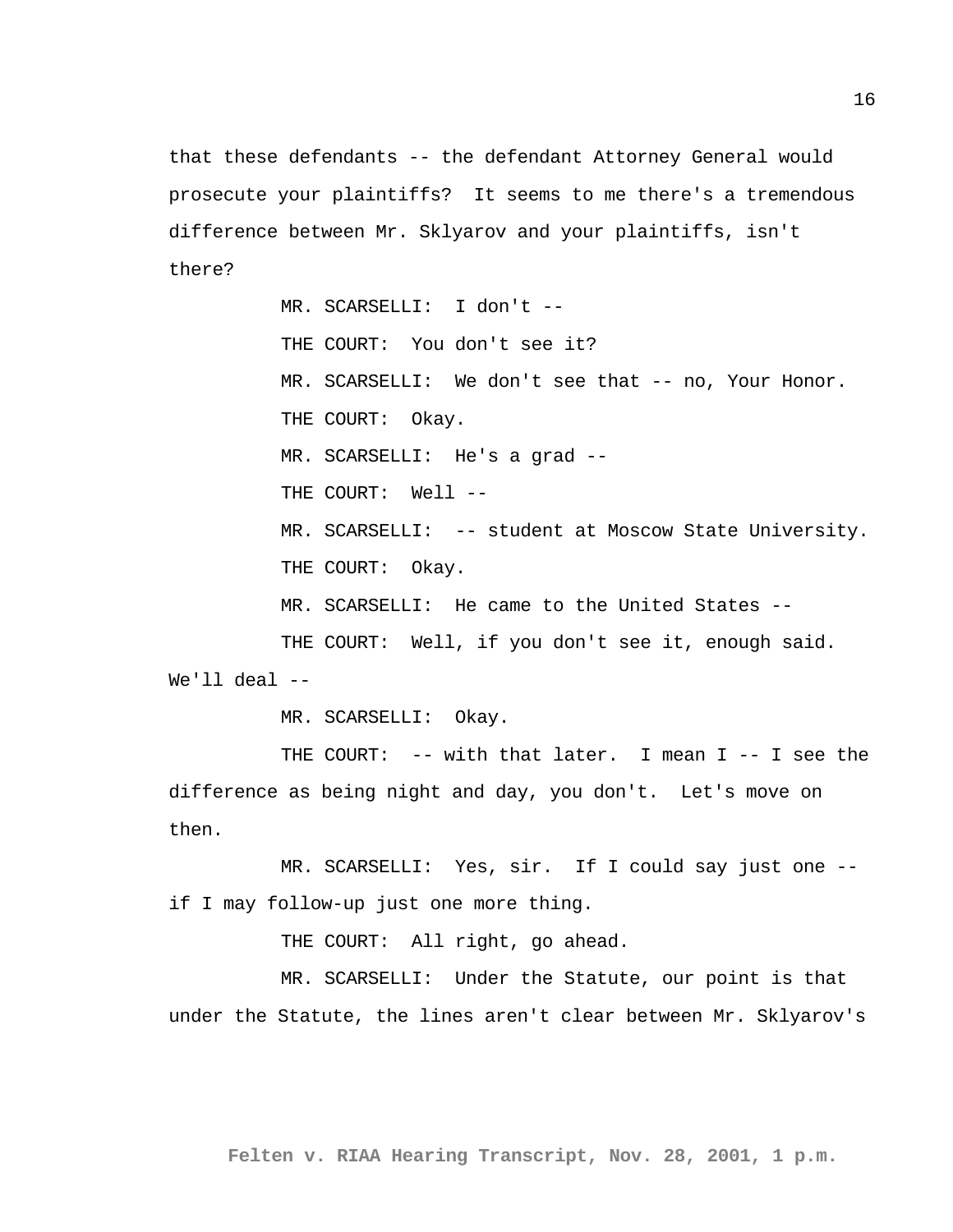case and our case. We don't know all of the facts of that case yet. And reviewing the Government's indictment is just not clear to us.

The other point, though -- and really what is relevant about the Sklyarov case, sir, is that it shows that the Government is intent on enforcing the Statute. This is not a Statute that the Attorney General has dismissed that refuses to enforce. He will enforce it. But exactly --

> THE COURT: Does that mean that anyone -- MR. SCARSELLI: Exactly the --

THE COURT: -- can seek an injunction against prosecution, regardless of the circumstance? Regardless of asserting that they are actually going to engage in prohibited acts?

MR. SCARSELLI: Sir, we would -- Your Honor, we would have to amend that complaint because I don't believe injunctive relief is warranted now.

THE COURT: I'm dealing with the complaint as you have amended it the first time.

MR. SCARSELLI: Correct.

THE COURT: That's what they've moved to dismiss.

MR. SCARSELLI: Correct. And I don't think injunctive relief is appropriate against the Government for the USENIX conference, I do believe though that declaratory relief is still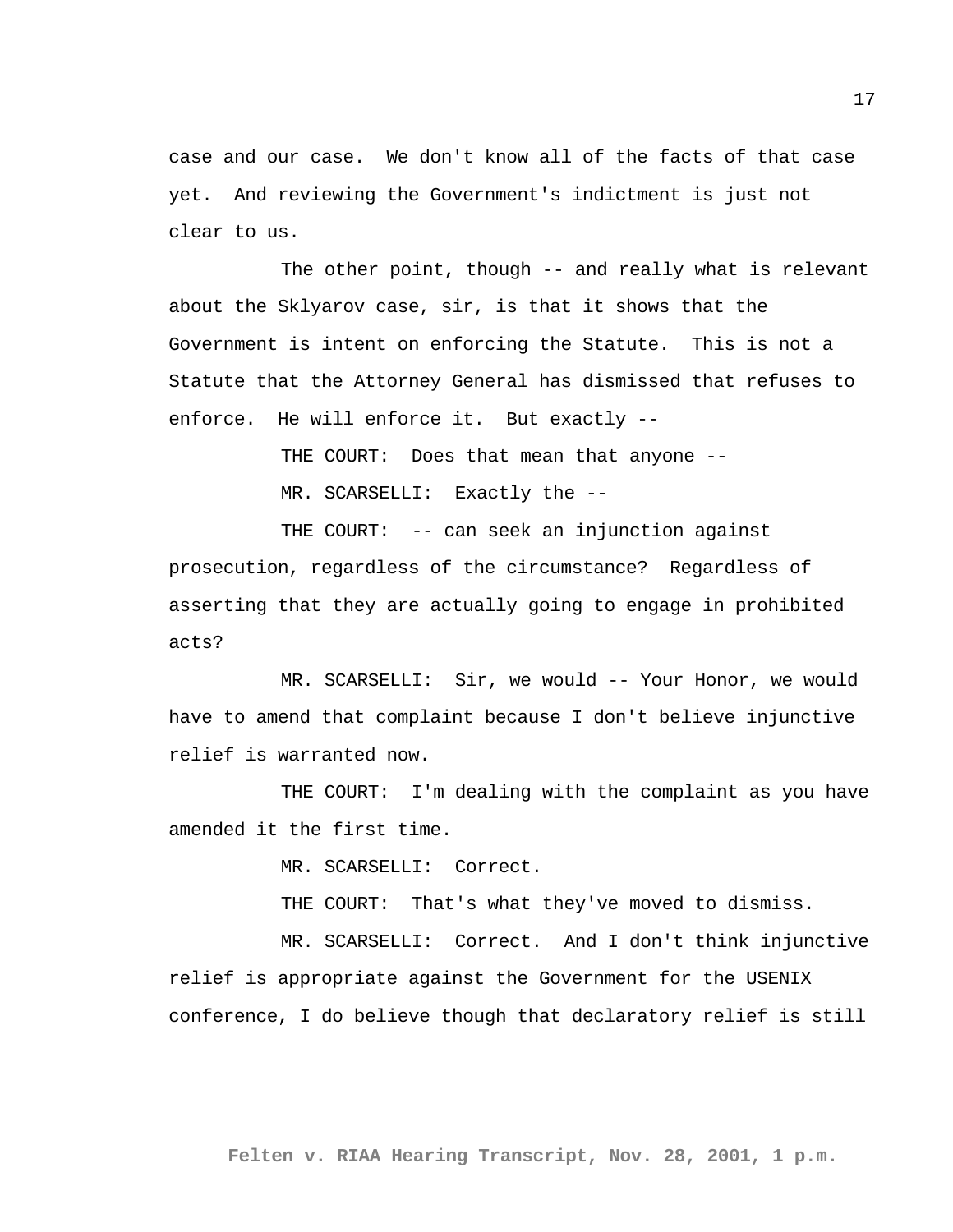appropriate.

THE COURT: Okay. So, you concede that you don't have standing to bring an injunction action against the Government to stop it from contemplating a prosecution against you that they have not even contemplated, is that what you're saying?

MR. SCARSELLI: Only with respect to the USENIX conference.

THE COURT: Otherwise you think you do?

MR. SCARSELLI: Absolutely.

THE COURT: Okay.

MR. SCARSELLI: Under -- under controlling Third Circuit law, Your Honor. Because under Third Circuit law, if -- I mean a threat from the Attorney General is not required. All that is required is that the plaintiffs want to engage in conduct that's constitutionally protected and that the Statute proscribes their conduct. That's all that's required.

THE COURT: And you assert the Statute --

MR. SCARSELLI: Then a presumption is created.

THE COURT: -- proscribes your conduct, is that what you're saying?

MR. SCARSELLI: I'm saying that the Statute absolutely proscribes the -- proscribes the publication of the Tiny Warp Program.

And as far as the plaintiffs' other conduct --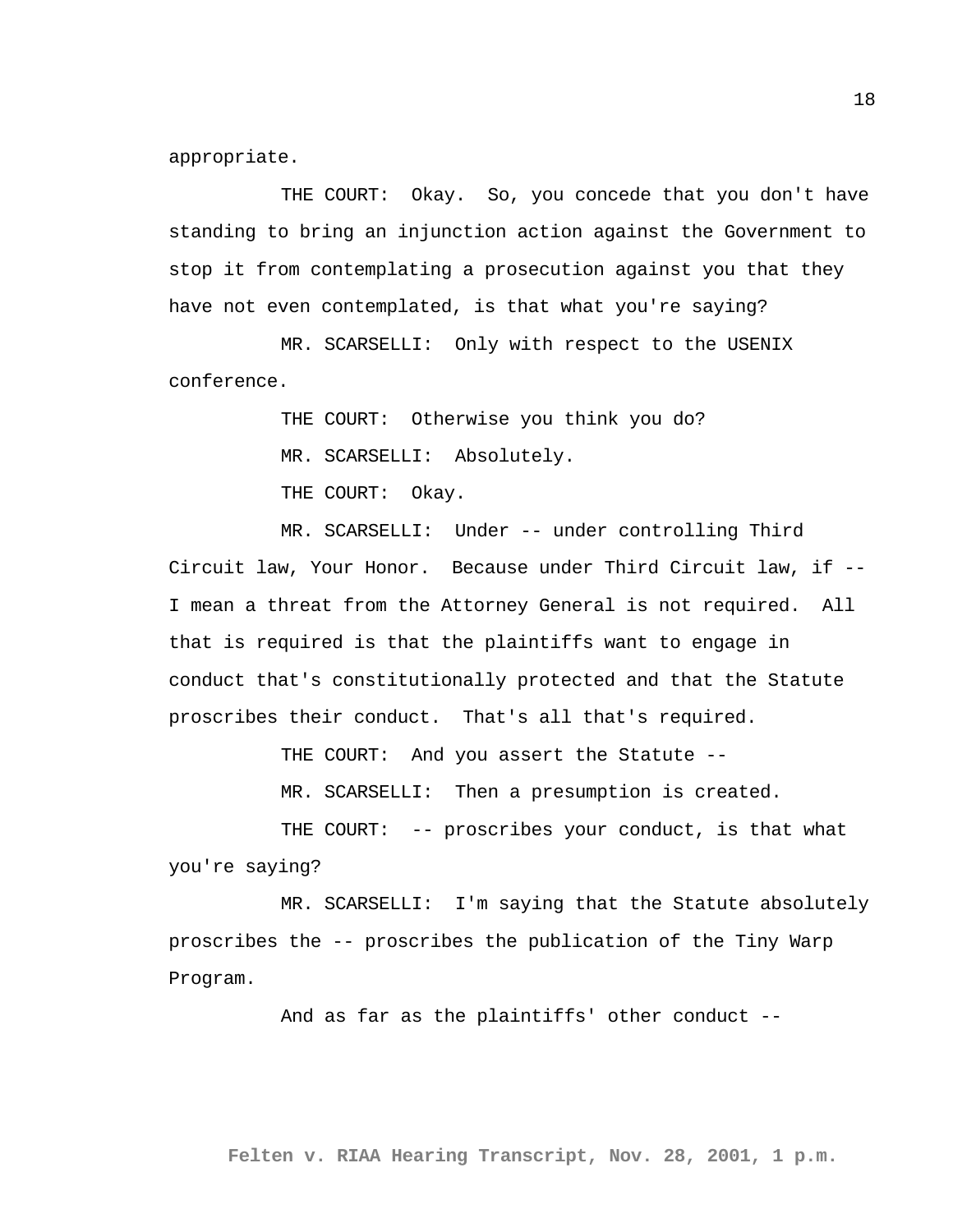THE COURT: Even though all your adversaries disagree with you on that.

MR. SCARSELLI: Your Honor, the private defendants threatened -- threatens to sue under the DMCA for the publication and presentation of an academic paper. They obviously must read the Statute and to help draft the Statute so that it covers papers. And it makes sense, though, it's a reasonable reading of the Statute and it's a reasonable reading of part of the intent behind the Statute, which is to prevent the disclosure of information that can be used to circumvent measures that are intended to protect copying and access to copyrighted works.

THE COURT: Anything else?

MR. SCARSELLI: With respect to the --

THE COURT: Either of those two points, then I'm going to give your adversaries no more than five minutes a piece to respond and then I'll rule.

MR. SCARSELLI: Yes, sir. Your Honor, may I comment - may I have just a moment?

(Pause)

MR. SCARSELLI: Nothing, Your Honor.

THE COURT: Okay. All right, counsel for the private defendants. You heard my injunction to your adversary, I've read the papers, don't repeat them, no more than five minutes,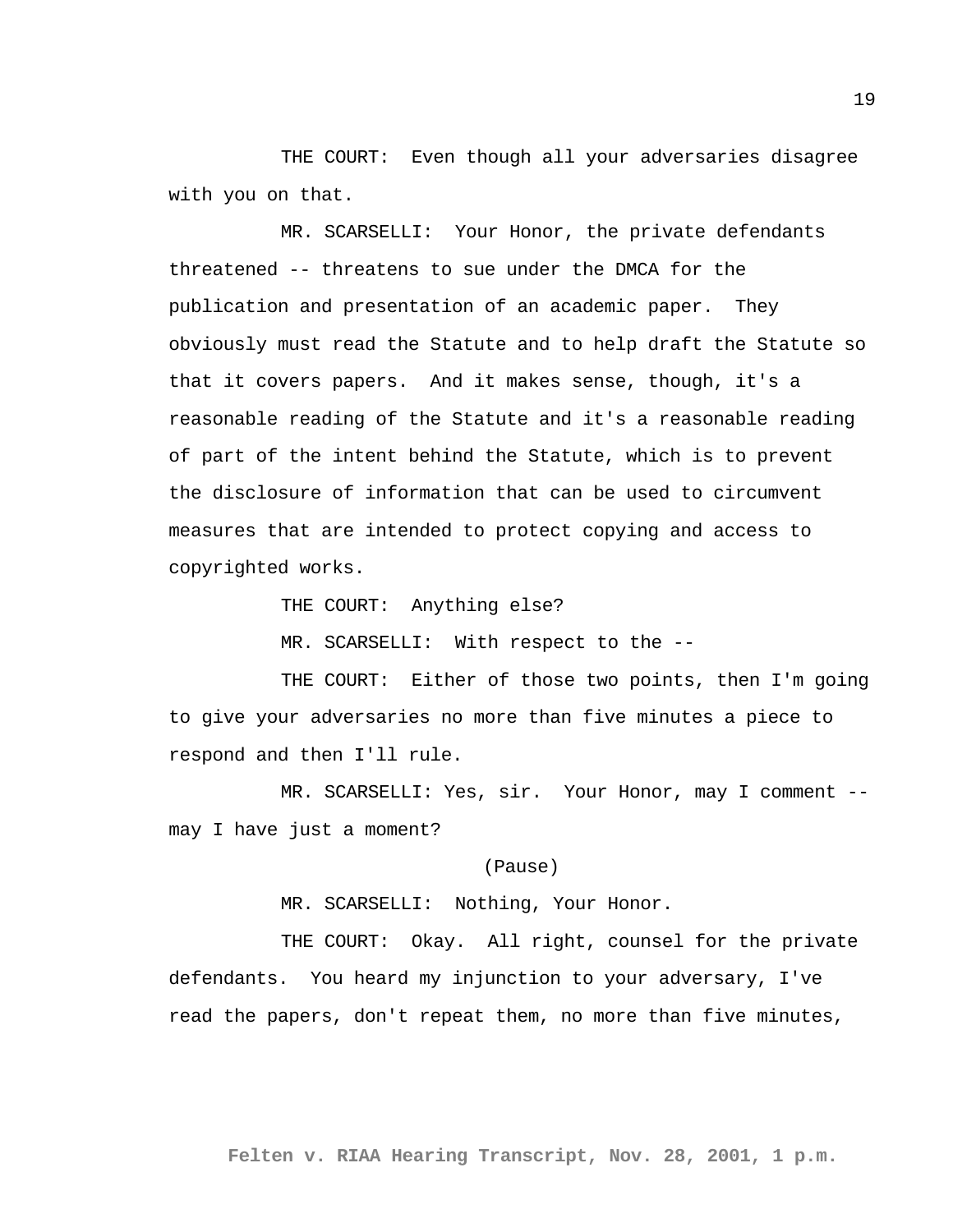and please confine yourself to what we've been hearing from your adversary.

MR. KENDALL: May it please the Court, David Kendall --

THE COURT: This is just designed to supplement your papers. No more.

MR. KENDALL: David Kendall for defendant, RIAA. The Court asked why the stipulation was not signed, that stipulation is attached as Exhibit J to Mr. Hardy's declaration in support of our motion to dismiss.

THE COURT: That's right.

MR. KENDALL: The only reason it wasn't signed, Your Honor, is one word. You'll note that there's a signature line for the Court. The one word that is missing from the stipulation is dismissed.

We believe -- and I think -- I thought that the plaintiffs believed that that stipulation resolved both past and present questions. It resolved past questions by giving them assurances from not only --

THE COURT: Who prepared the stipulation?

MR. KENDALL: Excuse me?

THE COURT: Who prepared the stipulation?

MR. KENDALL: It was really prepared by both sides and it's so recites in it --

THE COURT: But you were the ones that wouldn't sign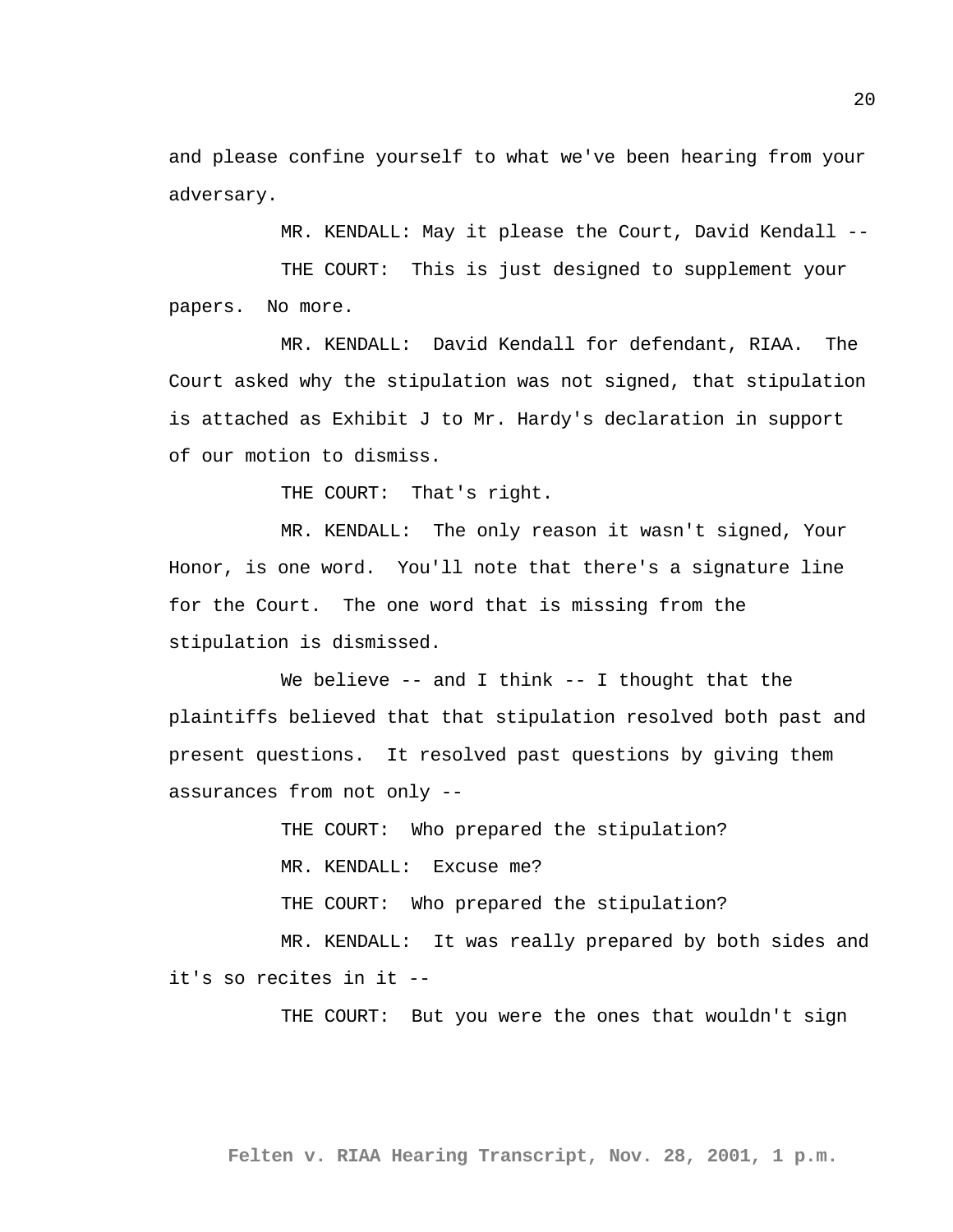it, you wouldn't sign it because they wouldn't agree to dismiss this action, as well as everything else that was agreed in there, is that right?

MR. KENDALL: That's correct.

THE COURT: Okay.

MR. KENDALL: And we thought that we had dealt with the three papers in Paragraphs 1, 2 and 3, which gave them categorical assurances, not only RIAA, but SDMI and Verance that no action on those papers would be taken.

They recognize our point in Paragraph 6 that as to the future, nobody knows. We can't -- you know, nobody can give assurances about the future. We thought that ended the case. I said so in my letter sent back to Mr. Scarselli the same day, that we only had one problem, and that was we wanted a dismissal on it. So, that's why the stipulation wasn't signed.

I think it does end the case. I think the case -- for reasons set forth in our papers, is moot. And there's no actual controversy.

As to Mr. Scarselli's second point, he referred to papers. And I think that the short answer to them is that every --

THE COURT: Is it moot or is the issue not ripe? Or do the plaintiffs lack standing?

MR. KENDALL: I think you could say either one of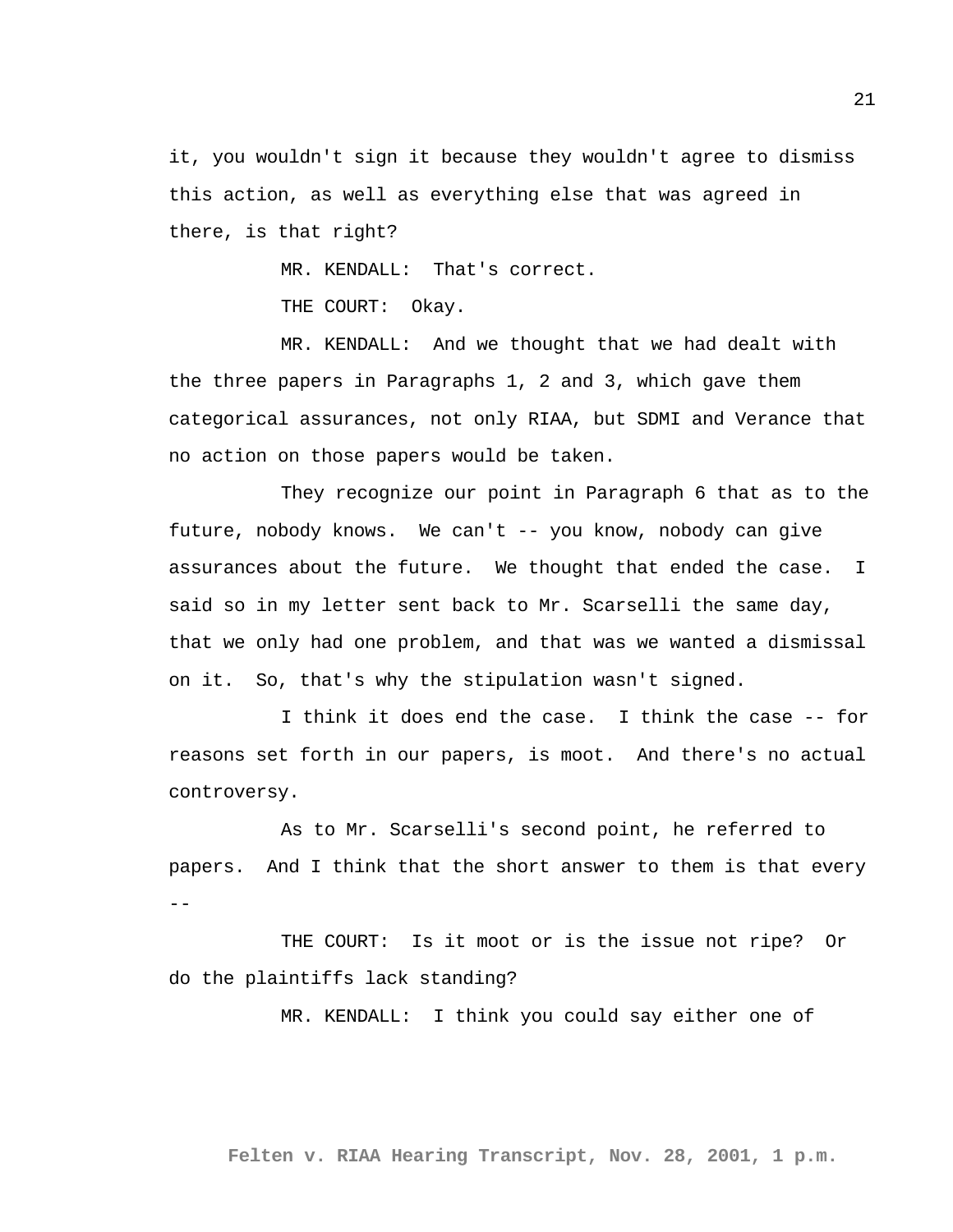those, Your Honor. My feeling is that the plaintiffs probably lack standing. I think moot suggests that there was at one time a controversy.

So, I would say that probably they lack standing and the issue isn't ripe. But I think also, if -- even if you gave them the benefit of the doubt, it's been mooted by the stipulation and our assurances.

THE COURT: All right. Anything else?

MR. KENDALL: The only thing I -- in Mr. Scarselli's second point, he mentioned papers. We responded to every paper identified in their amended complaint. They were filed under seal, there's no reason to seal them anymore, Your Honor, because they've been published on the Internet by regular paper and given at conferences.

Thank you.

THE COURT: All right. Mr. Wack, do you have anything on that?

> MR. WACK: I have nothing to add, Your Honor. THE COURT: Ms. Braun? MS. BRAUN: No, Your Honor. THE COURT: All right. Mr. Phillips, for the

Government?

MR. PHILLIPS: Actually, Your Honor -- Richard Phillips from the Justice Department.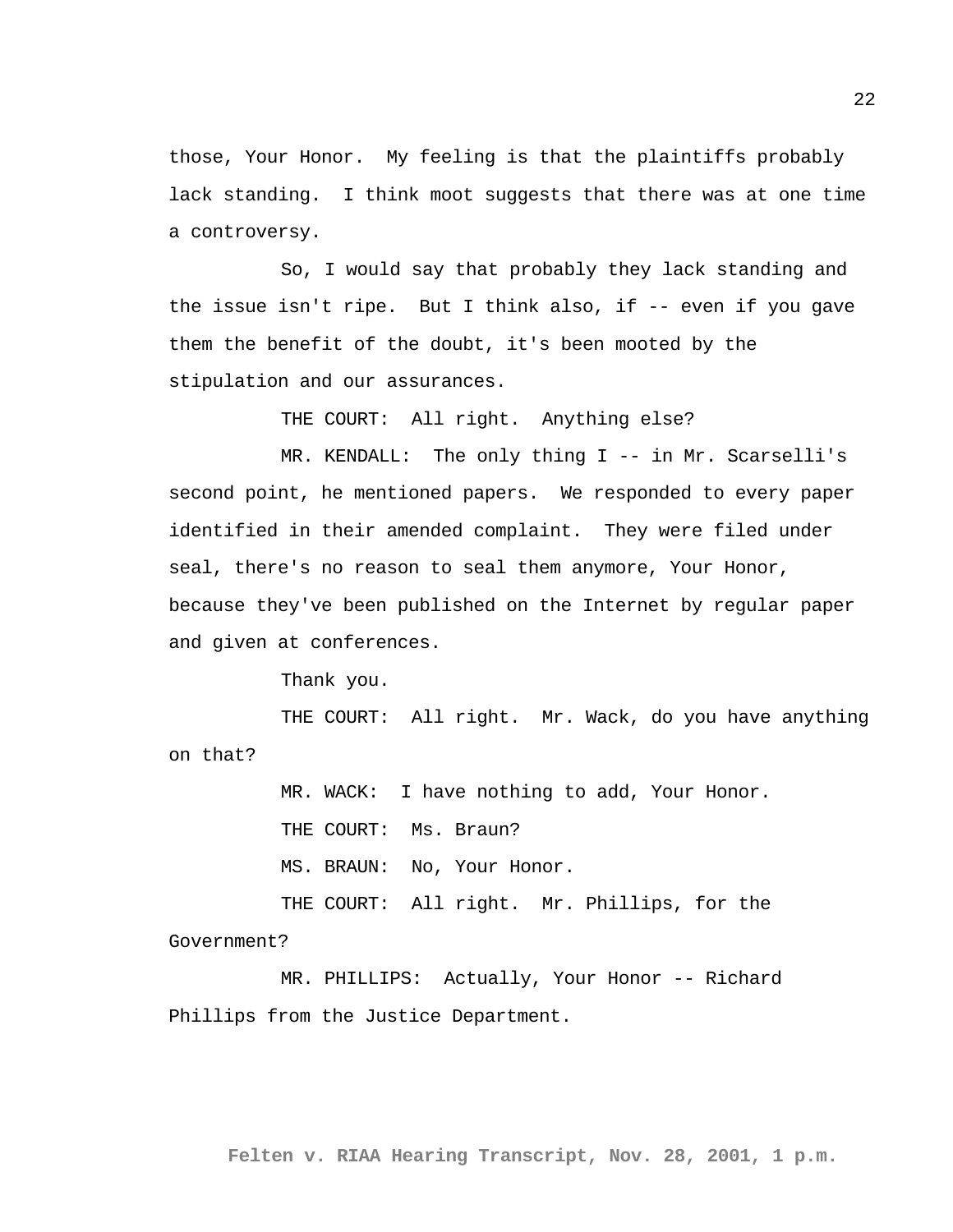Actually, Your Honor, I appreciate the five minutes, but I believe the briefs covered the waterfront. If the Court has questions, I'd be happy to answer them.

THE COURT: Okay. All right, very well.

MR. PHILLIPS: Thank you.

THE COURT: All right. Well, I certainly have had an opportunity to read the various briefs submitted by the parties and the declarations submitted by the parties, and I have reviewed the first amended complaint in some detail with the attachments.

It's tempting to reserve decision and write a definitive opinion here, but it's unnecessary because the United States Supreme Court -- the United States Court of Appeals for the Third Circuit, among others, have already conclusively spoken on the issues presented. And this would serve no purpose other than to delay this matter further.

I will discuss the issues raised in somewhat of an abbreviated fashion. The question presented is, as the parties have annunciated, do we have a case or controversy. That limitation on the Federal Courts is both a separation of Powers limitation and a Prudential limitation. We don't have roving commissions to go about and consider any statute passed by the Congress, which some party may wish to question. The reasons for that are set forth in the briefs submitted, and I will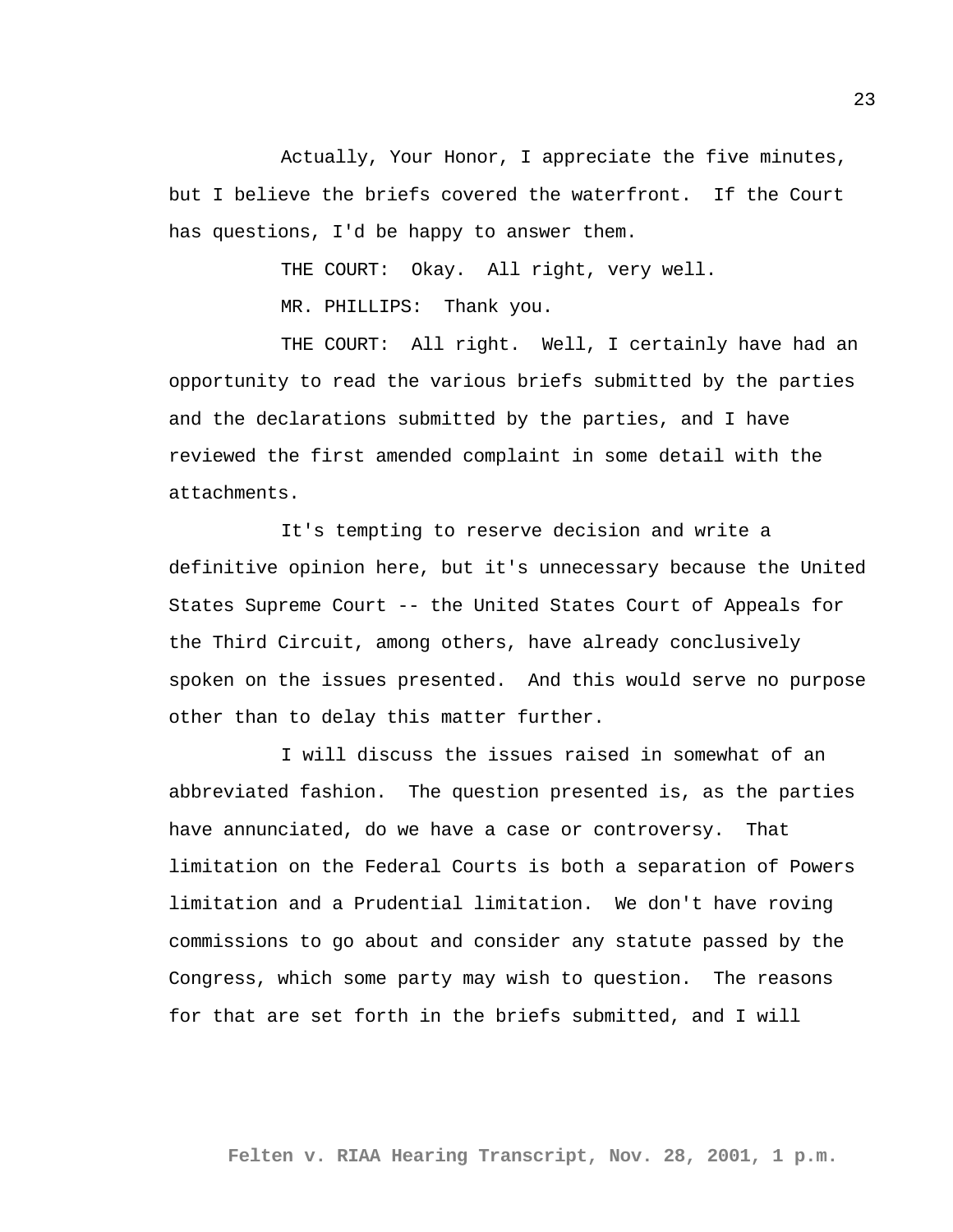hopefully go into that in some greater detail.

But an abstract review of the constitutionality of statutes passed by Congress is beyond the powers of this Court and, of course, is certainly limited by prudential concerns, as well.

The Courts of the United States are quite busy handling real, rather than theoretical cases, between true adversaries with an adequately developed factual record.

I feel that if I were to delay my ruling, it would be unfortunate. I think right now, it's necessary to speak and avoid further expenditure of the resources of the parties and of the Court where we do not have an actual case or controversy.

As Dorothy Parker said in another context, "there is no there there." Looking at the repeated assurances given by the defendants that there is no dispute, that there is no controversy, the plaintiffs seem unwilling to accept that.

You'll have to bear with me and don't interrupt me, I have a series of notes and references here and I will try to dictate an abbreviated opinion into the record, which I think will assist the parties. And when and if they do have a case or controversy, they are certainly free to come back to this Court. But at this point, as I say, they do not.

I think everybody has given me a form of order here if I'm not mistaken, let me just make sure.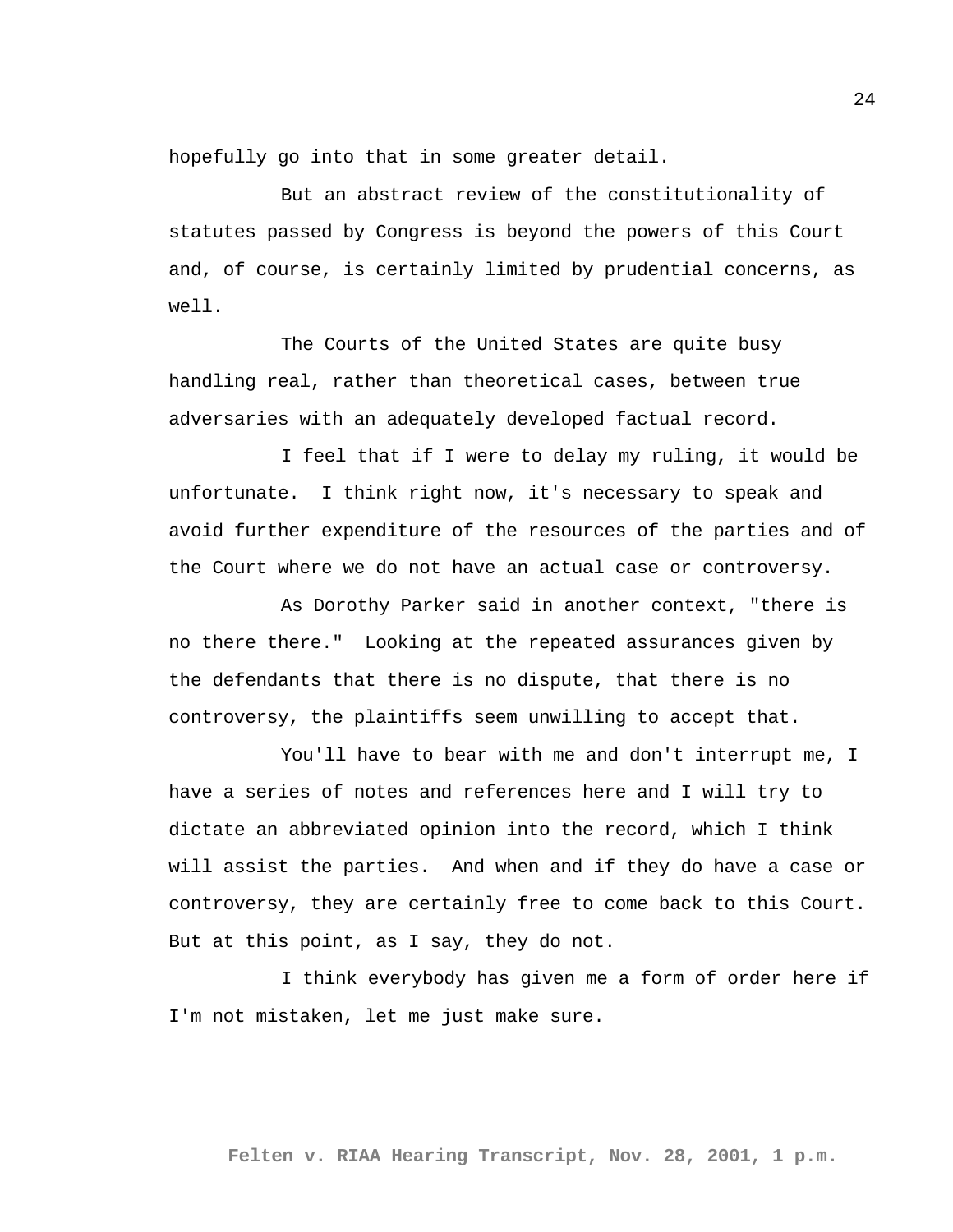### (Pause)

THE COURT: Yes, I have a form of order here from the United States and I have one from the Recording Industry Association, one from SDMI and one from Verance.

#### (Pause)

THE COURT: My apologies to the attorneys that are present by telephone. I'm going to keep you for a while. Is that inconvenient? Are you someplace where you can't stay on the phone for a while?

MR. WACK: No. We -- I can certainly stay on the phone, Your Honor.

> MS. BRAUN: So can I, Your Honor. THE COURT: All right.

> > (Pause)

THE COURT: The claim here arises out of what is called the SDMI initiative, a letter to the digital community to attack certain technologies, which is referred to in the beginning of the amended complaint, which also sets forth the parties.

The plaintiffs assert that they did enter this contest. They assert that they were successful, at least in part, the defendants assert they were not, but that is irrelevant to the matters that are before us.

In any event, the claim is that the plaintiffs, as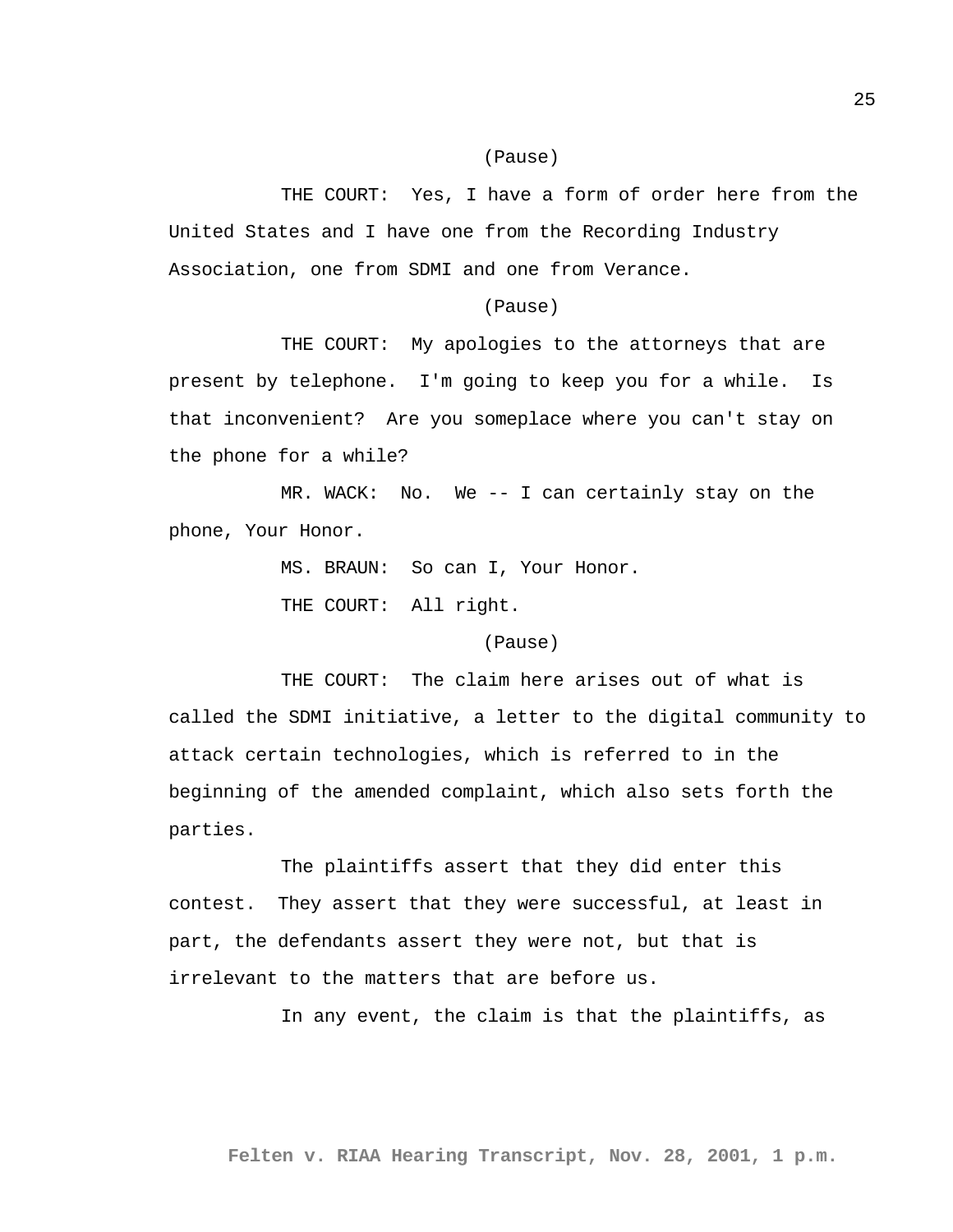scholars and researchers, intended to publish the results of their examination. And that they were met with a response by Mr. Oppenheim, which is set forth at Paragraph 43 of the complaint. This goes on after allegedly Professor Felten was in correspondence with Mr. Winograd of Verance. And Dr. Winograd said at Paragraph 41 that, "I am most concerned that your paper provides unnecessarily detailed information, in particular relating to detailed numerical measurements, such as frequencies, numeric parameters, etc., you and your colleagues obtain through analysis of the samples provided by SDMI and/or employ in your proposed attacks. It's not clear to me that the inclusion of these specific numeric details either advances your stated goal for furthering the academic body of knowledge regarding security technologies or any other cause other than facilitating the use of your results by others seeking to circumvent the legitimate use of these technologies for copyright protection purposes. I urge you to reconsider your decision to include this information in your publication, I believe that there could be ways in which our individual objectives can be met without potentially compromising the academic value of your work or the security of any of the technologies that were included in the SDMI challenge.

"I welcome the opportunity to discuss these further with you while there is still time to do so."

**Felten v. RIAA Hearing Transcript, Nov. 28, 2001, 1 p.m.**

26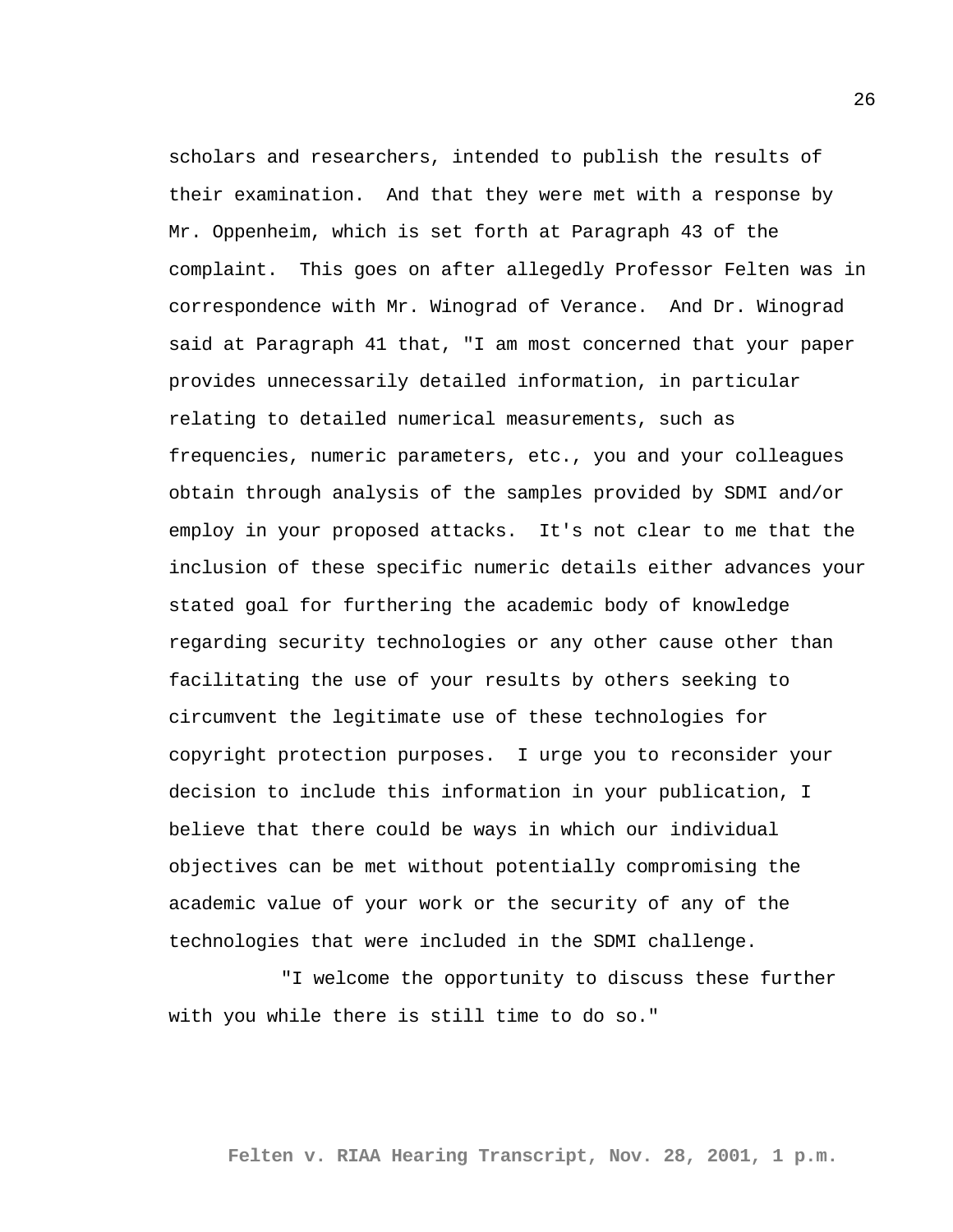And it's alleged that three days later, Professor Felten received a letter from Matthew Oppenheim, Esquire, Senior Vice President of Business and Legal Affairs of the Recording Institute of America -- Industry Association of America, Inc., one of the defendants here. And this is the letter which seems to be the crux of the plaintiffs' claimed fears, together with the claimed negotiations thereafter.

Oppenheim said, "As you are aware, at least one of the technologies that was the subject of the public challenge, the Verance Watermark is already in commercial use. A disclosure of any information that might assist others to remove this watermark would seriously jeopardize the technology and content it protects.

"Other technologies that were part of the challenge are either likewise in commercial use or could be utilized in this capacity in the near future.

"Therefore, any disclosure of the information that would allow the defeat of those technologies would violate both the spirit and the terms of the click-through agreement. In addition, any disclosure of information gained from participating in the public challenge would be outside the scope of activities permitted by the agreement and could subject you and your research team to action under the Digital Millennium Copyright Act, DMCA.

27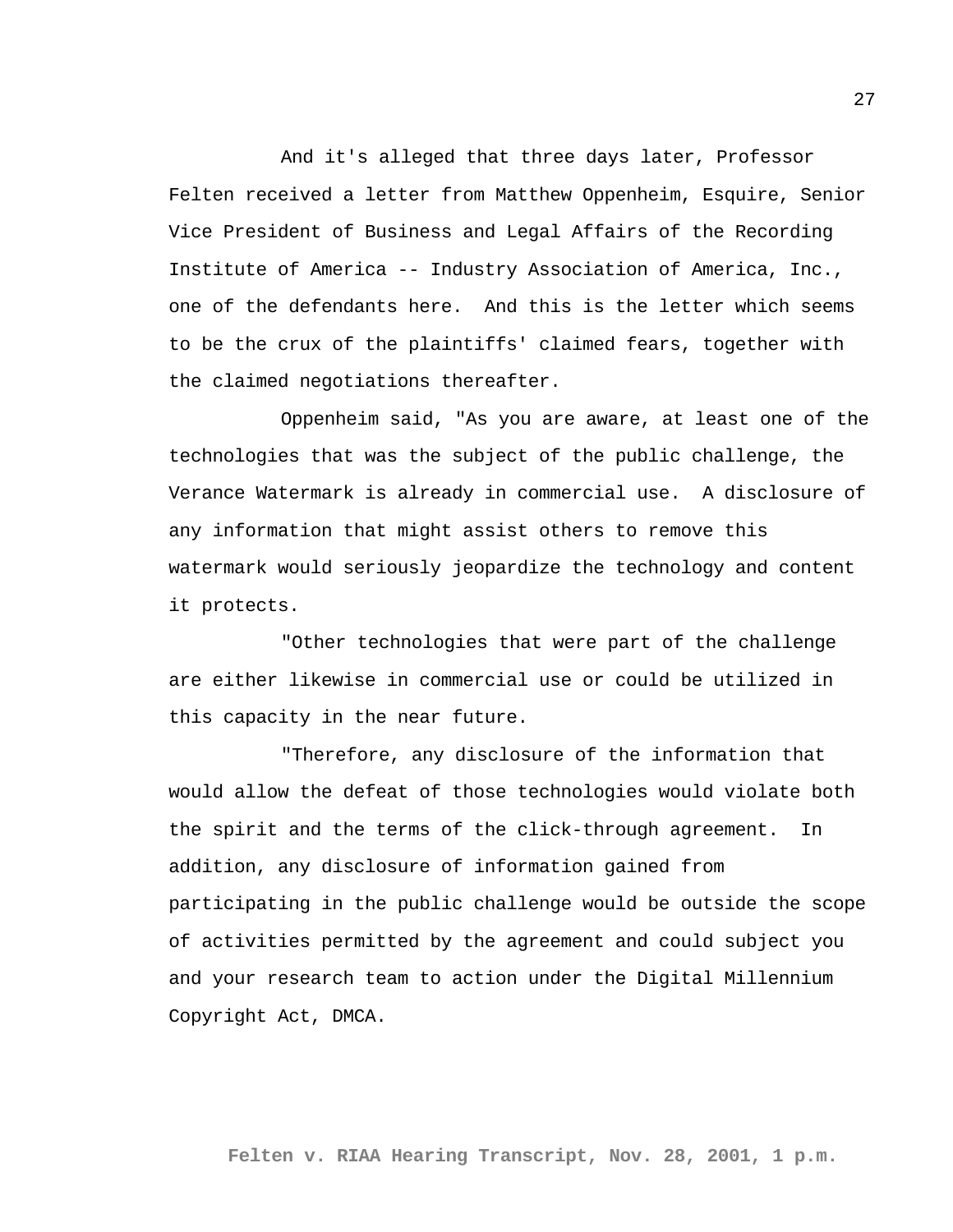"Unfortunately, the disclosure that you are contemplating could result in significantly broader consequences and could directly lead to the illegal distribution of copyrighted materials." Material, singular.

"Such disclosure is not authorized in the agreement, would constitute a violation of the agreement and would subject your research team to enforcement actions under the DMCA and possibly other Federal laws.

"As you are aware, the agreement covering the public challenge narrowly authorizes participants to attack the limited number of music samples and files that were provided by the SDMI. The specific purpose of providing these encoded files and for setting up the challenge was to assist the SDMI in determining which proposed technologies are best suited to protect the content in phase two products." It talks about the limited waiver.

And then goes on -- and I won't read all of it, but what he is saying it would -- you'd be in direct violation of the agreement and would be outside the limited authorization of the agreement, could be subject to the enforcement under Federal laws, including the DMCA. And disclosure could be subject to a DMCA action.

And it's alleged that thereafter, the plaintiffs were concerned, negotiated with the defendants, both themselves and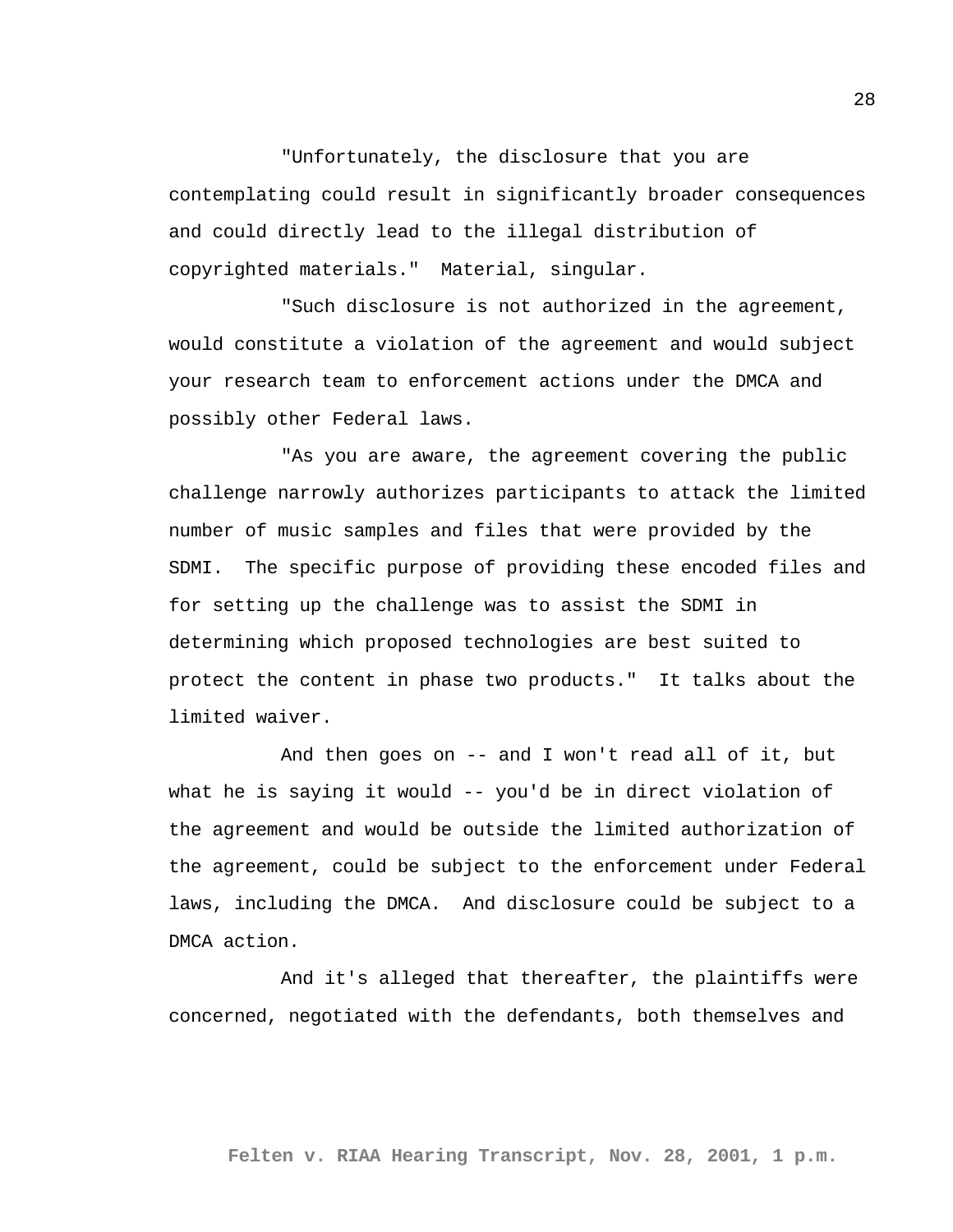counsel for the universities, and while finally the paper was cleared for a publication by the presenting organization, the plaintiff, specifically Dr. Felten, decided not to present it.

The plaintiff have four causes of action here, and I will not read the entire amended complaint, which is lengthy. I need not do that, it's part of the record.

They're seeking, first, declaratory judgment, that they're not liable under the Act for submitting the referenced papers. And going beyond that, that they would not be liable for presentation of publication of any research resulting from or relating to the public challenge. And also, a declaration of the Act is not violated by the publication or presentation by plaintiffs or others of future scientific or technical information, including computer code, related to access and copy control measures and copyright management information systems.

They're also seeking a declaration, a second cause of action, that the Act violates the First Amendment of the United States Constitution on its face and as applied.

And, third, a declaration that they will not violate the click-through agreement by certain designated acts.

And, fourth, a declaration that the act is in Act is unconstitutional because it's not a valid exercise of any of Congress' enumerated powers.

The injunctive relief is set forth thereafter. I

**Felten v. RIAA Hearing Transcript, Nov. 28, 2001, 1 p.m.**

29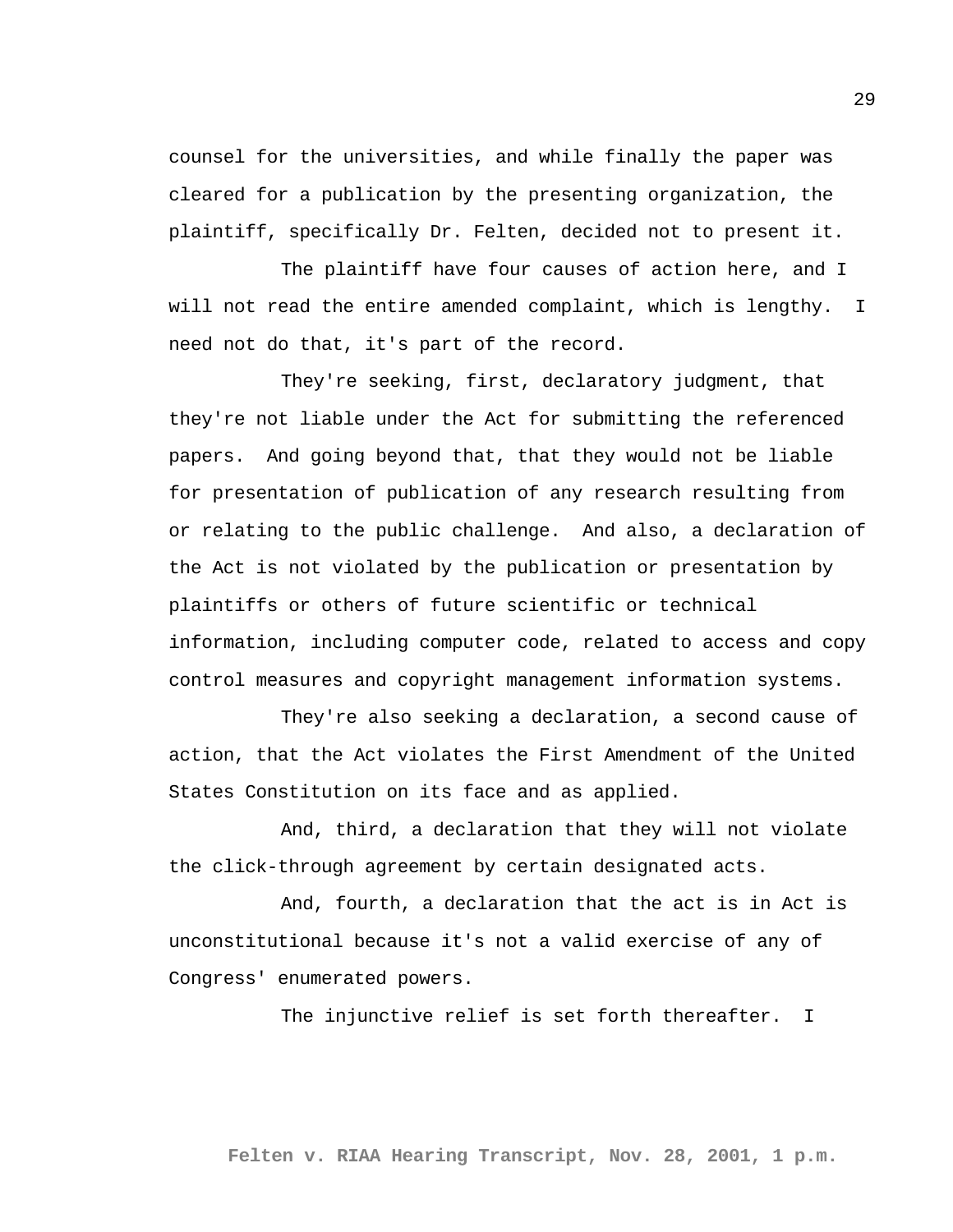referred to the claim for an injunction against the Department of Justice from initiating criminal prosecutions. I understand from counsel that maybe that is not what they're seeking right now, but that's what the complaint says.

Now, when we look at this complaint, of course, the first thing the Court must consider is its own jurisdiction or lack thereof. And as I said initially, we have jurisdiction under Article 3 only for actual cases and controversies. Indeed, early in the founding of the republic, there were some consideration of whether the Court, specifically the Supreme Court, should have advisory powers to pass on the constitutionality of acts of Congress. And, of course, that view was soundly rejected.

What we have here is a situation where we don't have any justiciable case or controversy. We don't have the necessary adversity, which is required for this Court's subject matter jurisdiction. On one side you have people saying we are afraid things are going to happen. On the other side, we have people saying, no, they're not, we're not going to do any such thing. This leads to, at best, a collusive lawsuit, and at worst ... almost a default situation.

We're not here to abstractly consider the merits of legislation, the wisdom of legislation. And I know that the plaintiffs' attack of the wisdom of the legislation is a matter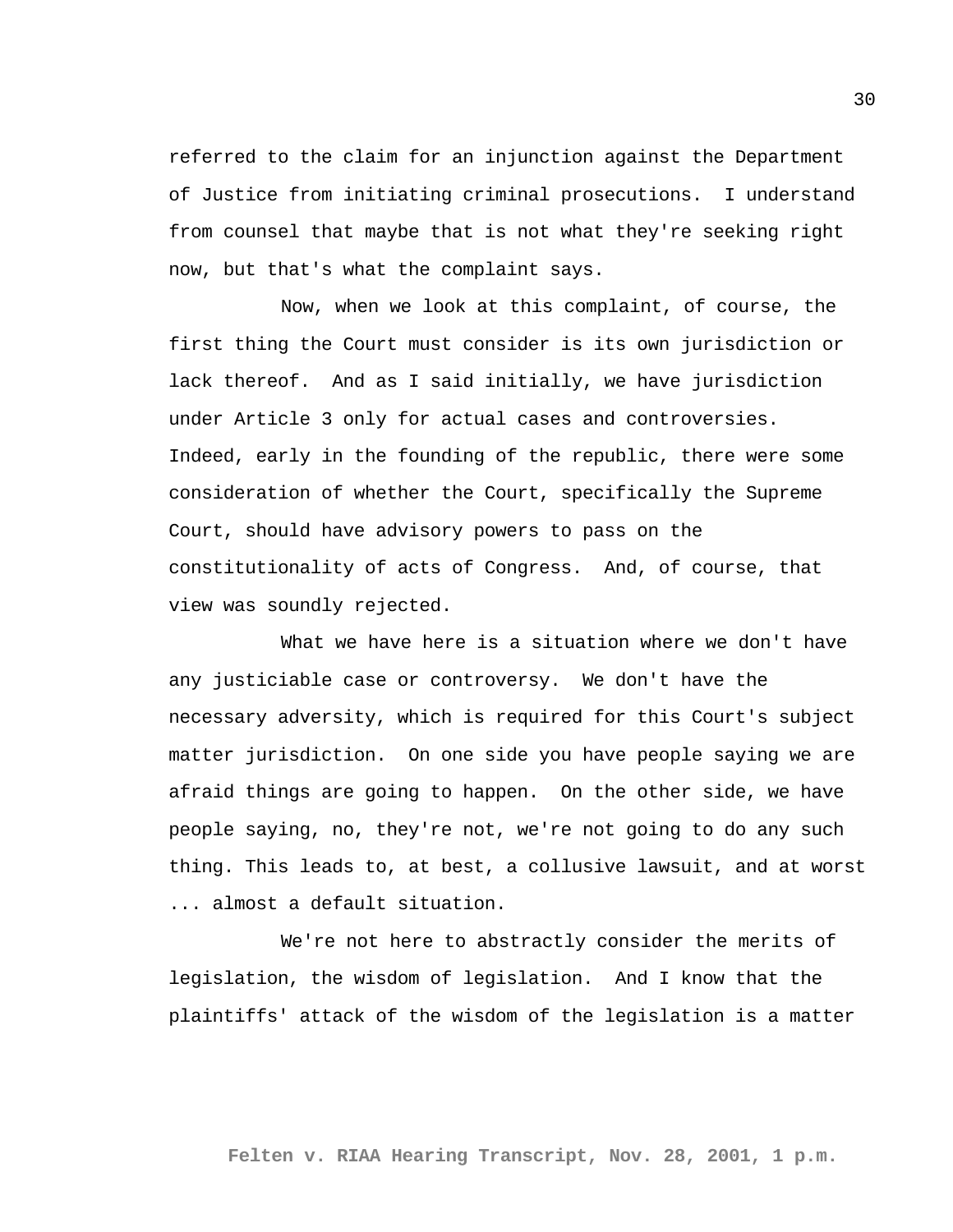for the Congress and not for the courts.

The plaintiffs seek a declaration of their rights to publish and present three, and sometimes it's characterized as four if you look at permutations of one of them, specifically identified academic papers.

And the private defendants repeatedly expressed publicly and in correspondence, you can see it in the record and the declarations, they have no objection whatsoever to them publishing or presenting these three papers. And if you look at the proposed stipulation, you'll see how narrow the issue between the parties is. And it basically comes down to is there a present judicable controversy or not? Can this action be dismissed or not?

The plaintiffs don't say, well, it's not true, they really say they are going to sue us. They haven't said that. They rely on the Oppenheim letter, which, as we know, disavowed quite early on.

Now, as far as papers that may be written in the future, again, we have a non-justiciable dispute. It's unripe and speculative.

An analogy came to mind and, of course, all analogies should be approached with caution and are, by nature, imprecise and probably misleading. If we had a party who said I wish to enter into agreements with banks, but I'm afraid of the bank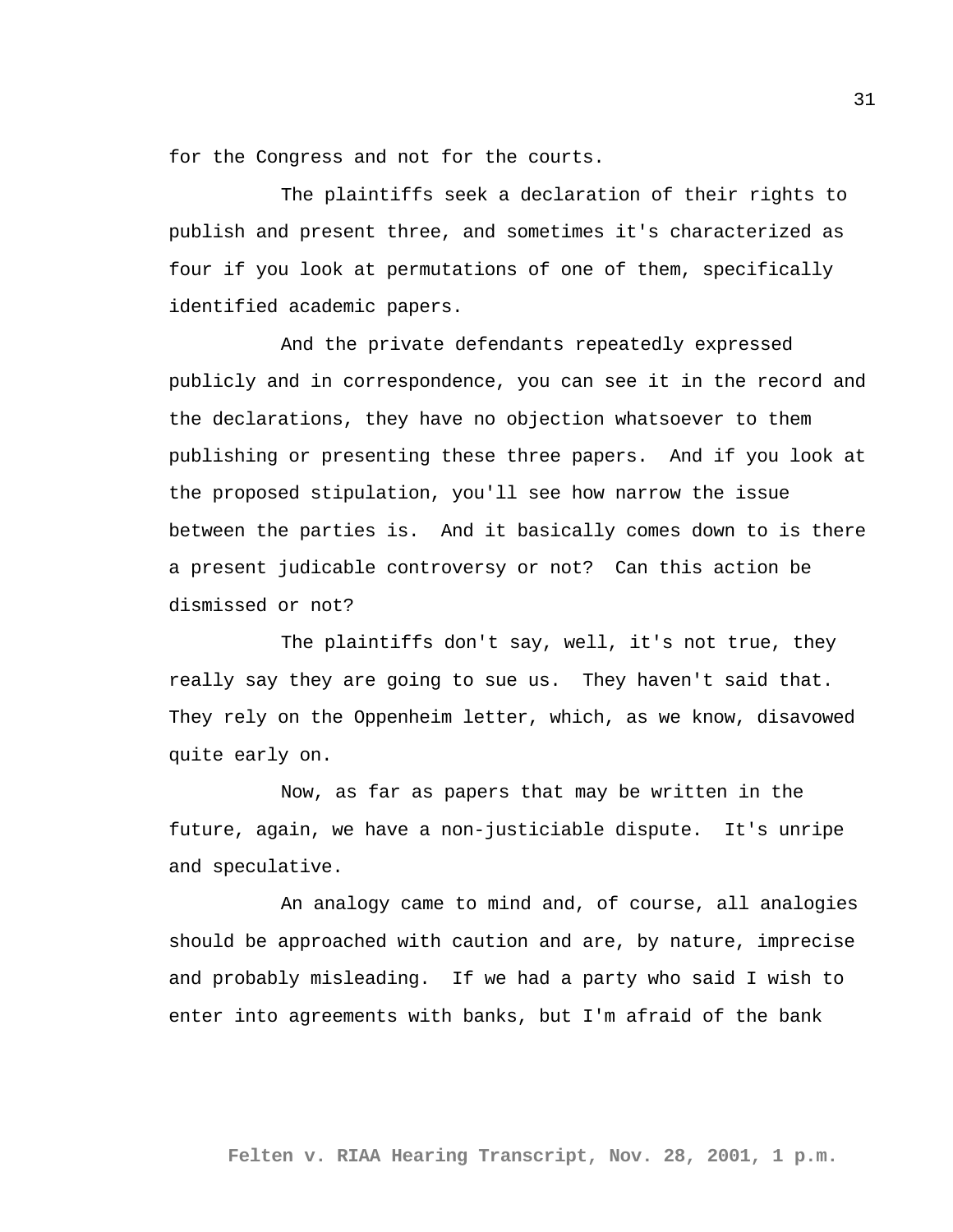fraud laws, I'm afraid that my good faith submissions to the bank will be considered as bank fraud and I will be prosecuted for it. Therefore, I would like a declaration in advance.

Well, if the bank says, I'm not going to have any civil remedy under bank fraud. And the Attorney General says, we're not going to prosecute you under that one. I don't see how they can do it then.

If the plaintiff says, well, how about any papers I ever submit to a bank? I think, again, we have something that's unripe and speculative. And one could hardly expect the Attorney General to say any papers you ever submit to a bank or anyone ever submits to a bank will not be prosecuted for bank fraud. It may well be, we don't know.

I'm not in a position to rule on hypotheticals, that's why we try to sharpen the record by adverse interest so I can deal with real cases and real controversies.

The factual scenario is set forth in the declarations of the parties and in the briefs submitted. And I don't think I need to go over all of those.

What we do know, and it's clear, is that the Oppenheim letter, which seems to be the catalyst, has been explained by the RIAA and the SDMI saying that the response was far too strong and threatening, and that there was no intent at any time to sue, nor did they overtly say we are going to sue you. It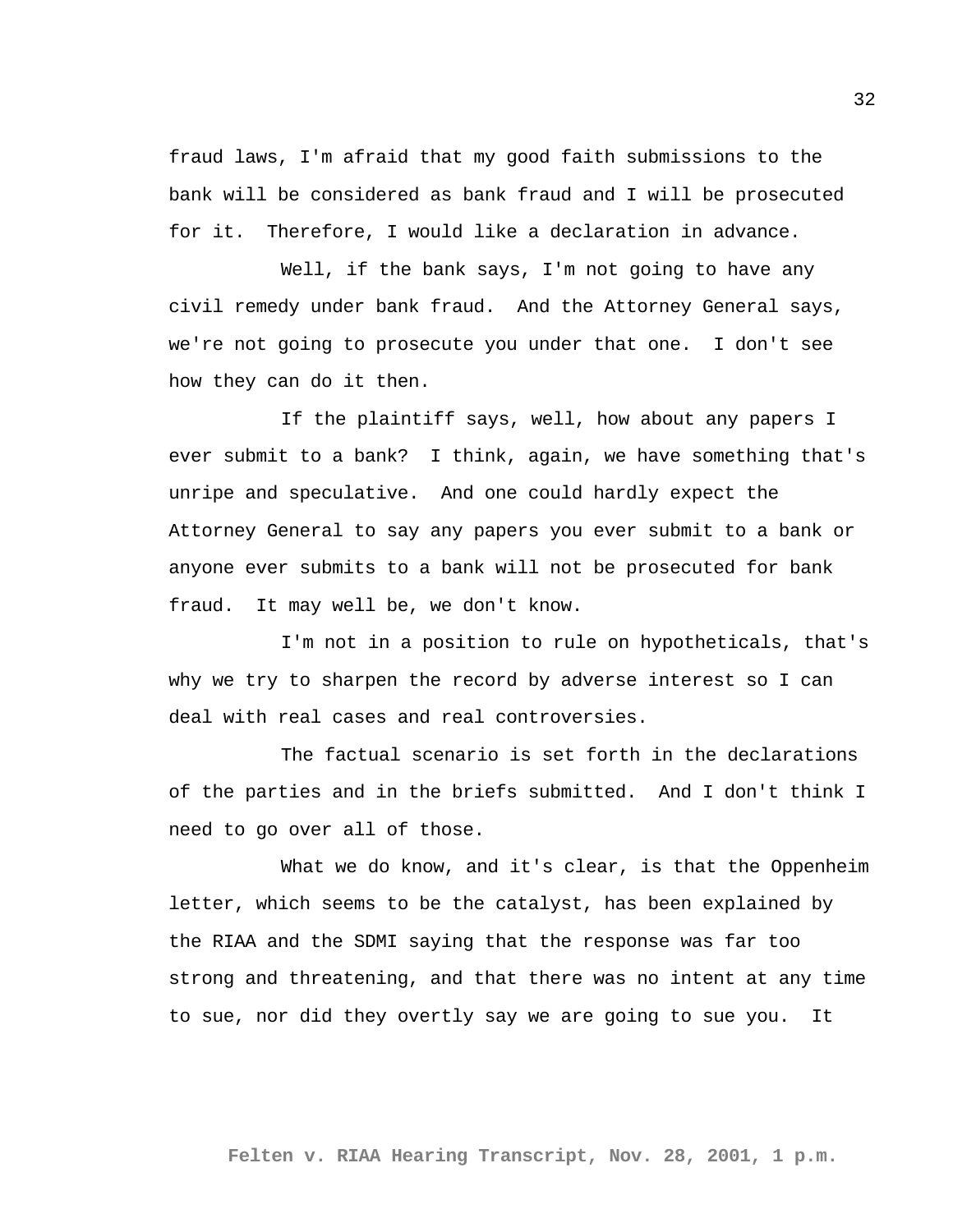could be seen in the Oppenheim letter, but it was not expressed there.

It talks about the possibility of or violations, but it doesn't say we're going to sue you.

Now, the counsel of Princeton and Rice were concerned about a lawsuit, and did discuss them at the time. But the plaintiffs received permission to present this paper in the academic conference which had been notified of the controversy, and they decided to withdraw it. They've subsequently decided to present it.

And we know that the private defendant said that SDMI does not, nor did it ever intend to bring any legal action against Professor Felten or his coauthors.

The record is clear as to whether or not there is a case or controversy that this Court could consider whether it has jurisdiction that the private defendants have plainly, unequivocally, over and over again stated repeatedly that they have no objection to presenting or publishing the Felten paper or the Wu paper.

And, of course, they said that it was never our intention to bring any kind of action against Felten. And this -- we're going back before this lawsuit was filed. The irony is that the defendants having said we're not going to sue you, the plaintiffs decided apparently to catalyze this action by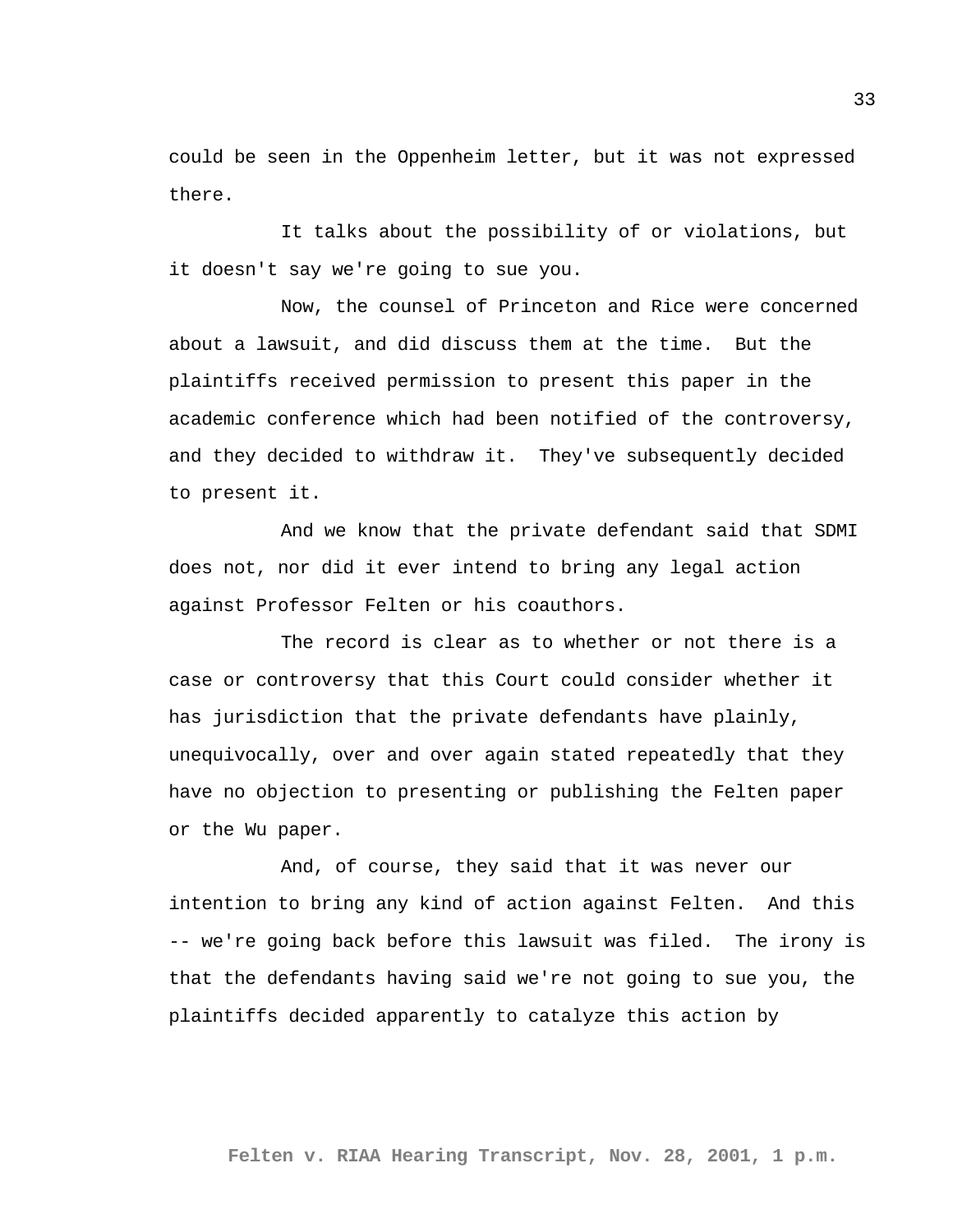bringing a suit themselves.

And one thing that I noted was that Mr. Oppenheim, in a letter to plaintiffs' counsel, said that the RIAA and the SDMI do not object to the publication of the academic papers identified in the complaint, and gave a list of published statements, which they've expressly disavowed any intention of initiating litigation and said we, frankly, don't know how we could have been any clearer. Or to paraphrase a popular phrase, what part of the word yes don't you understand?

Of course, after that, we had this request for emergent relief, and I could see no basis for the emergent relief back in June. And specifically expressed my concern about the lack of an actual case or controversy between the parties.

Of course, we have the negotiation of the stipulation. When you look at the stipulation as to the terms, of course the parties can't stipulate as to future events. But as to present events, I agree with the defense that the only dispute between the parties is the justiciability of this case, which is a question of law, and one that I think is not particularly difficult. We're just not here to give advisory opinions on abstract or hypothetical issues. This is an Article 3 limitation.

We can't declare an act of Congress unconstitutional

**Felten v. RIAA Hearing Transcript, Nov. 28, 2001, 1 p.m.**

34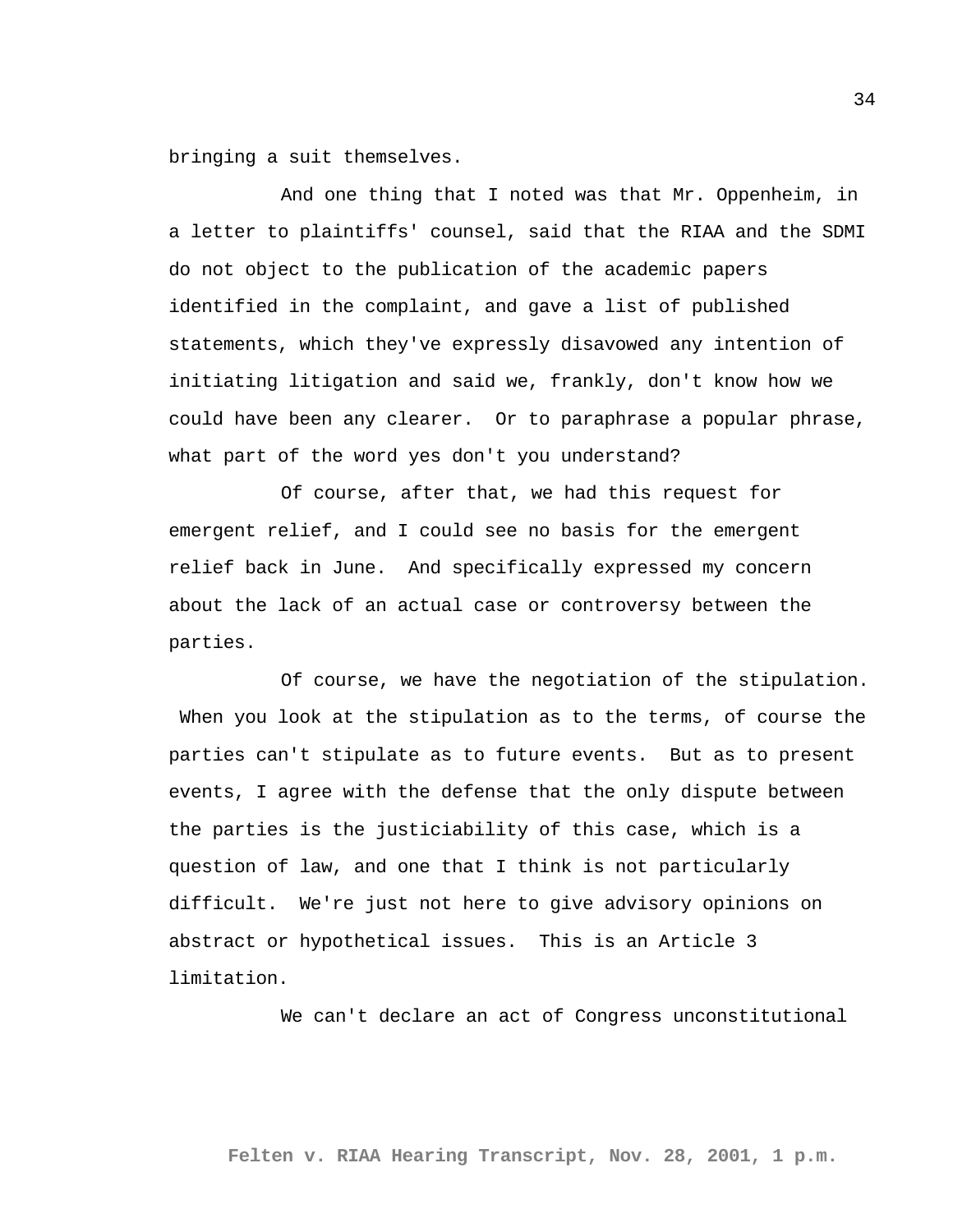in such a context. We need true adverse interest and standing.

I can't find any adversity of interest with respect to the Felten paper or the Wu papers. And I would note that the defendants never said they were going to do anything at any time against the Wu paper. That is only Ms. Wu's statement that she felt that she was in danger of being sued.

As the parties focus on the key case in the Third Circuit, Stepsaver Data Systems, Inc. v. Wise Technology, 912 F.2d 643, Third Circuit, 1990, the question in each declaratory judgment case is whether the facts alleged under all the circumstances show there's a substantial controversy between parties having adverse legal interest of sufficient immediacy and reality to warrant the issuance of a declaratory judgment. I cannot find that those questions are met in this case.

As the defendants note in their brief, there's another principle applicable here, avoiding the ruling on Federal Constitutional matters in advance of a necessity for deciding them, which is a factor also to be considered in justiciability.

As I said, we don't have some roving commission to go around declaring acts of Congress unconstitutional because some party would like us to look at them.

The plaintiffs say, well, this is a First Amendment case and, therefore, it is different. Well, as the Third Circuit has noted in the Salvation Army case, again referred to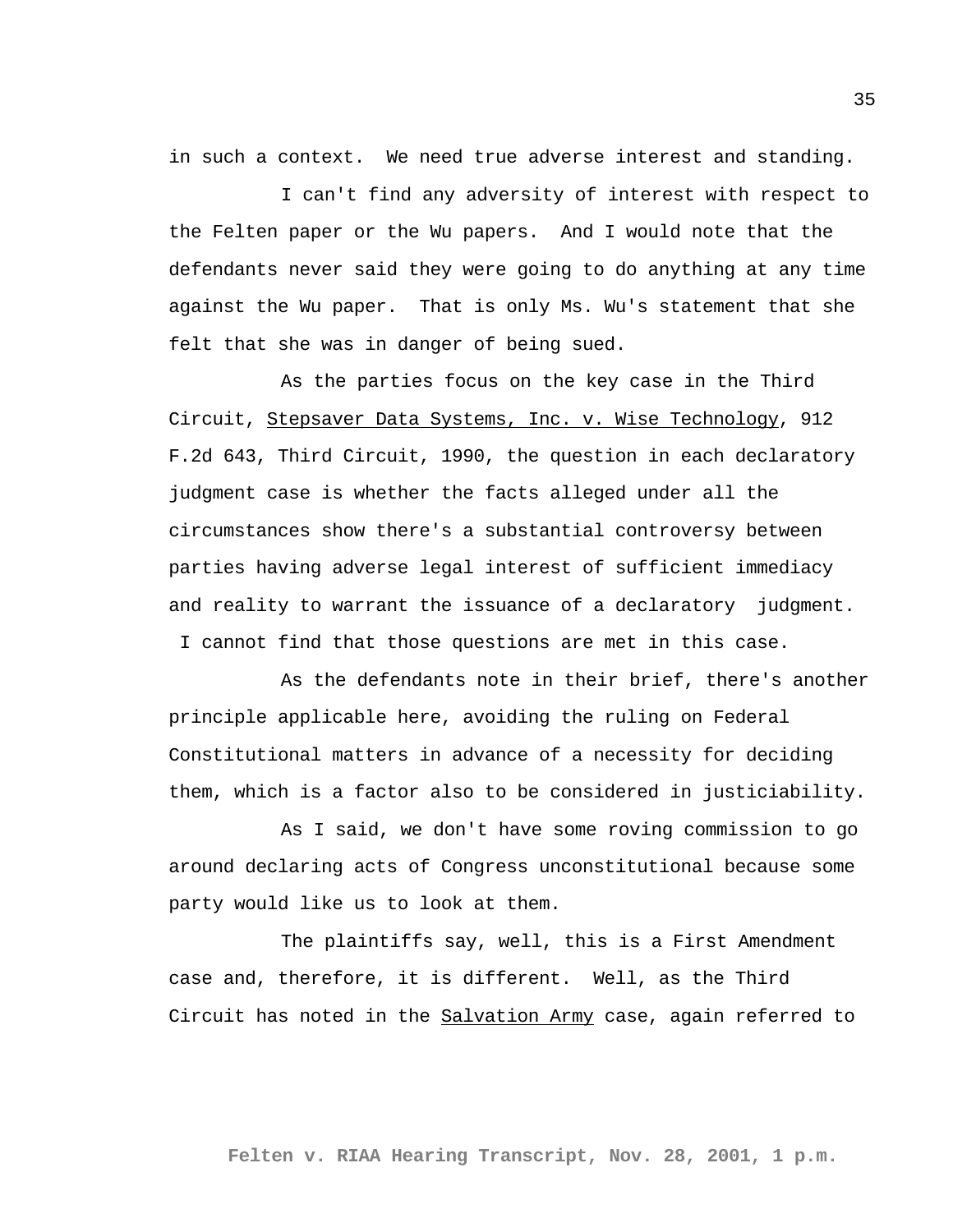by both sides, 919 F.2d 183, Third Circuit, 1990, where a plaintiff seeks a declaratory judgment with respect to constitutionality of a State Statute, even when the attack is on First Amendment grounds, there must be a real and immediate threat of enforcement against the plaintiff. And this threat must remain throughout the course of the litigation.

Well, the clear and uncontested record here indicates that there is not a real and immediate threat of enforcement against the plaintiffs, much less one that remains throughout the course of the litigation.

The fact that the plaintiffs assert that they feel chilled, their subjective views are insufficient unless we find evidence that there is an actual immediate threat.

As to the hypothetical future academic papers, I don't think that those provide a sufficient ground for the immediacy asserted by the plaintiffs. The plaintiffs, of course, bear the burden of establishing the elements of the jurisdiction of this Court. I don't see any injury, in fact, here.

Not only would it be premature adjudication, but it is ephemeral adjudication. It is speculative adjudication. It is by analogy. Sort of adjudication that would let the Court peer into the future to determine whether any loan application by a putative plaintiff could conceivably be a fraud. Courts are ill equipped to engage in that sort of speculation.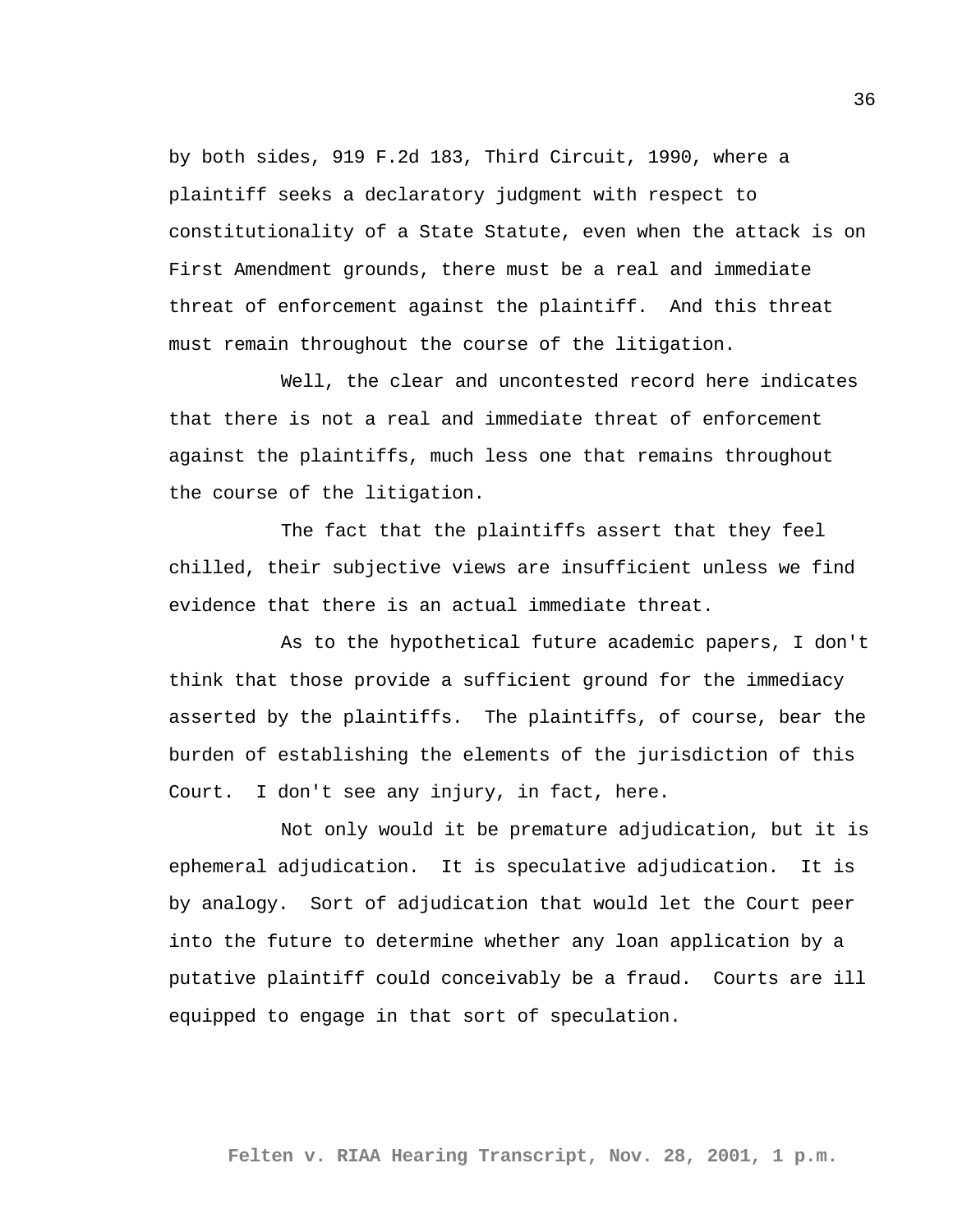Indeed, the absence of a controversy can be seen by the fact that there are no mentions of any threat by any private defendant, or the Attorney General with respect to the plaintiffs' future works at all, even if we knew what those works were.

As the defense notes, pre-enforcement review of a statute is the exception, rather than the rule, Artway v. Attorney General [phonetic], 81 F.3d 1235, 1247, Third Circuit, 1996. Pre-enforcement review of a statute may occur only where the plaintiff has alleged an intention to engage in a course of conduct, arguably affected with the constitutional interest, but proscribed by the Statute, and there exists a credible threat of the prosecution thereunder.

Here, the plaintiffs have not alleged that they plan to violate the Statute, only that the Statute appears unclear to them.

I can't see any credible threat of any imminent prosecution, either civilly or criminally. There's no real immediate threat of enforcement.

Indeed, because the papers have not even been written, it's impossible to know whether they will or will not violate the Act, or any other law for that matter. And the Court declines to engage in feudal speculation.

Plaintiffs are also seeking, in addition to the claim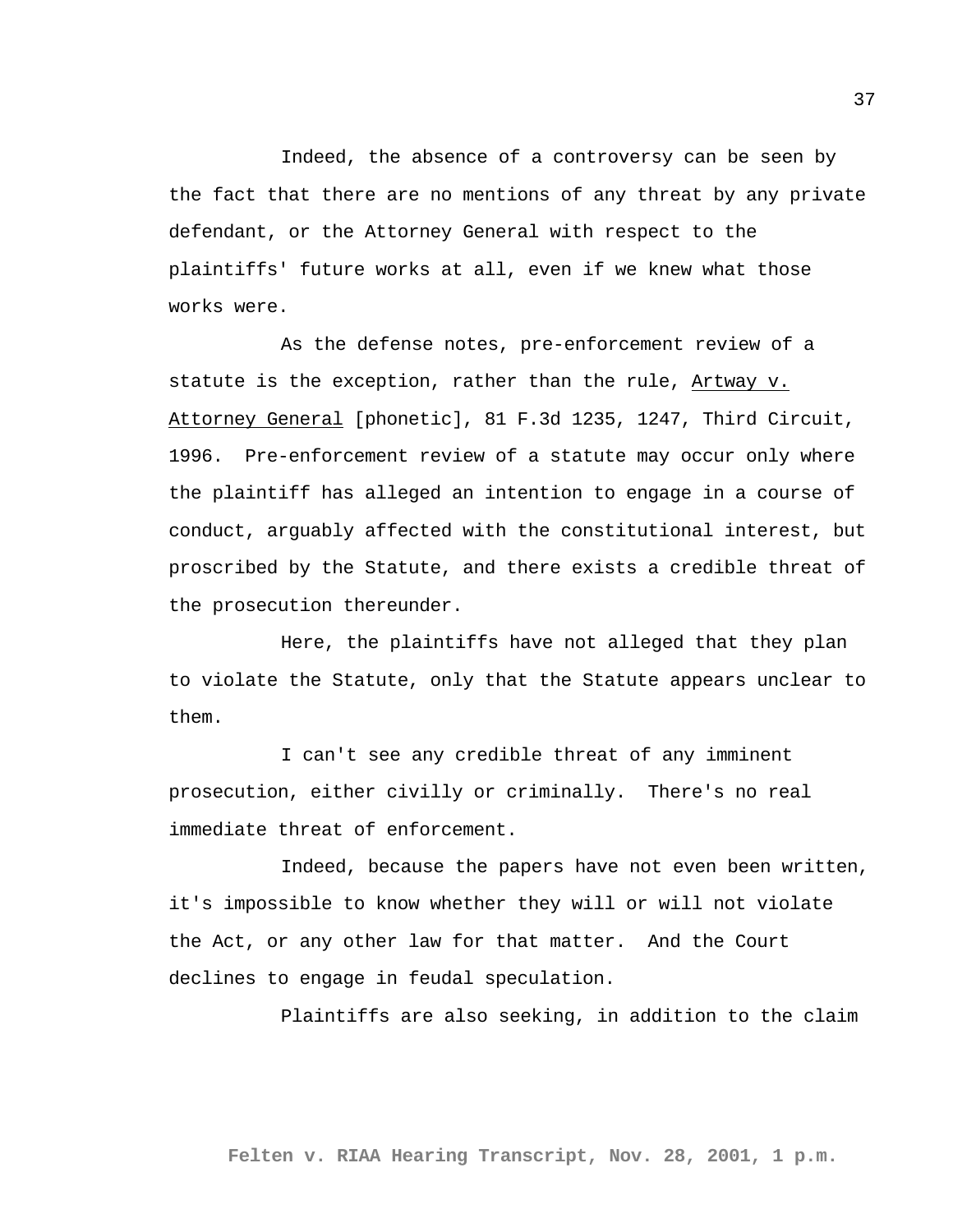based upon the past papers as to which there is no objection to them publishing them, or future papers that they may prepare seeking to have me invalidate the Act as it applies to, according to the amended complaint, publication or presentation of all scientific, academic or technical speech, including the publication of computer programs. A rather broad and ephemeral, at best and one that would require the Court to engage in useless speculation.

I don't know that I need to further discuss the claims against the individual defendants. I will say that I think that the position taken by the individual defendants as to Third Circuit and Supreme Court law is correct. And that there is no basis for me to find a case or controversy here. Of course, the Salvation Army case from the Third Circuit is particularly instructive here.

Stepsaver factors, which are not met here, are particularly the instructive here, as well.

I can't find any injury in fact here. So, therefore, a pre-enforcement review of a Statute would be inappropriate.

I can't say that the plaintiffs have alleged an intention to engage in a course of conduct arguably affected with a Constitutional interest, but proscribed by the Statute. Indeed, the defendants assert that it's not proscribed by the Statute.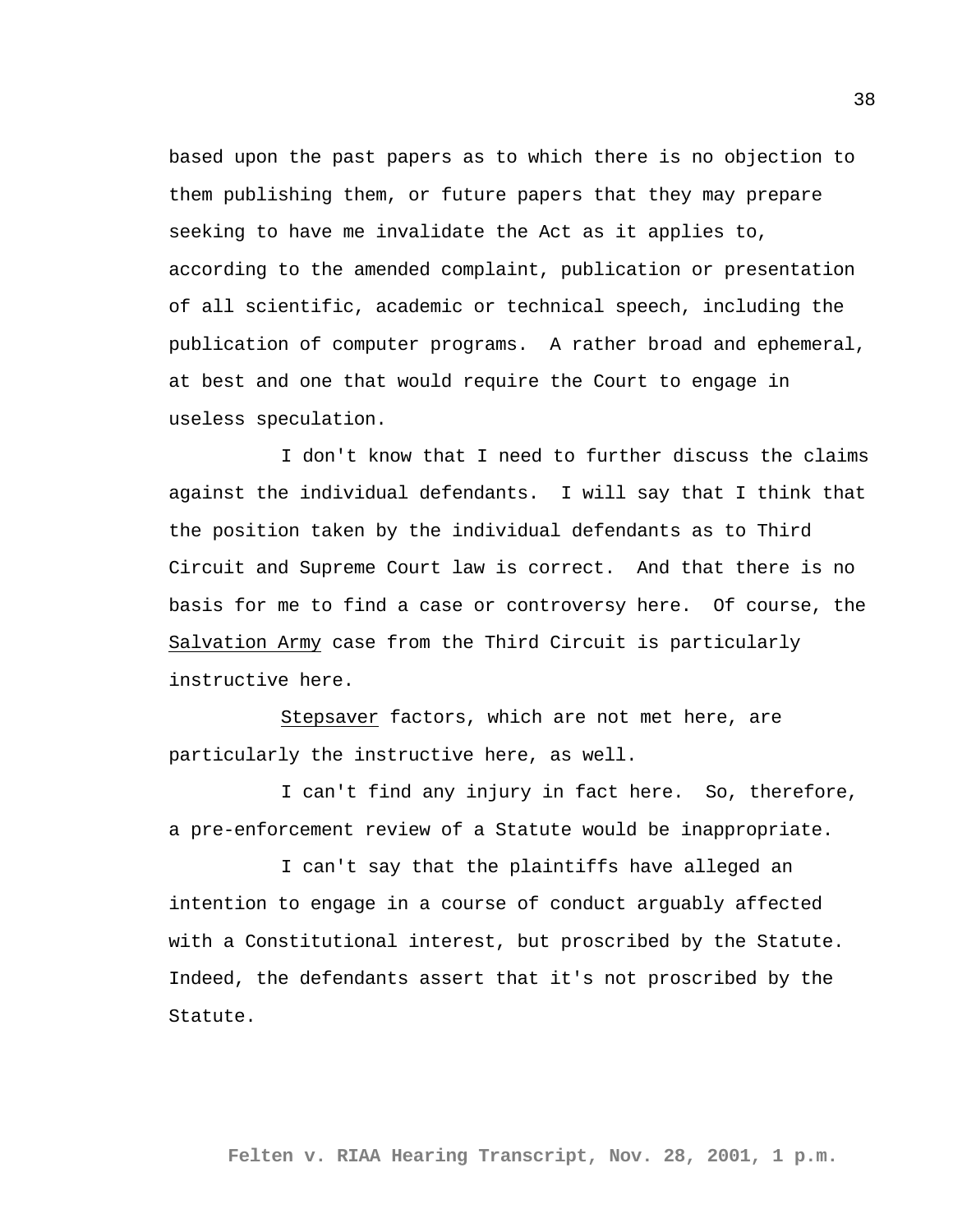Indeed, the Attorney General, when he talks about the Statute, explains why it is not. There's certainly no credible threat of prosecution here, much less one that is impending.

To feel -- fear or concern asserted by the plaintiffs, again, is subjective. Threats claimed derived from the Oppenheim letter, which the defendants clarified and explained that they were not threatening any lawsuit. Whether it was withdrawn before the complaint or after the complaint, it was -- I don't think we need to reach at this point.

The Wu papers, nobody ever made any reference to the Act concerning the Wu papers.

And, indeed, as I noted, all the papers have since been published. Thus, arguing against the claimed chill and the -- there's an assertion by the defense that the Felten paper was not out of circulation, even if withdrawn from the information hiding workshop because it was already publicly released on the Internet.

So, we have all these repeated protestations that, you know, we're not threatening you, and I don't understand how this one letter or the -- even the negotiations thereafter, in light of the record here, can show me any real case or controversy here.

Certainly the plaintiffs have not demonstrated that the conduct that they seek to engage in is clearly proscribed by

**Felten v. RIAA Hearing Transcript, Nov. 28, 2001, 1 p.m.**

39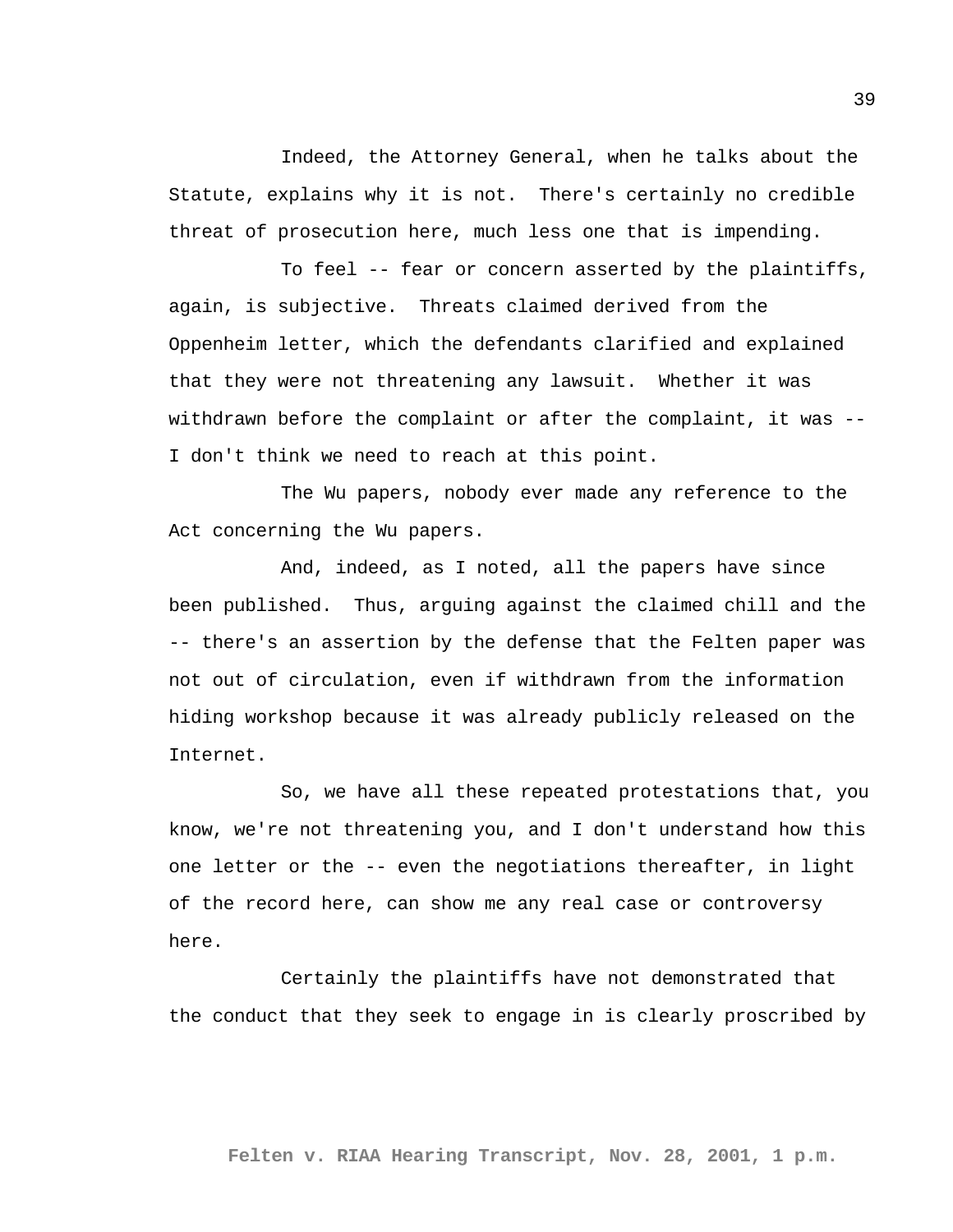the relevant Statute. To the contrary, the plaintiffs say the Statute is ambiguous and uncertain.

I -- even if there were a case or controversy, which there is not, I would note that the Declaratory Judgment Act gives me discretion. And if I had discretion here, I would not exercise it to consider the constitutionality or applicability of a recent act of Congress in this area where the facts are not developed and where there is no adversity between the parties. But I don't think I need to reach that issue because it seems to me it would be a clear Article 3 violation for me to do that.

Now, I'm going to turn to the suit against the Attorney General. The plaintiffs admit that they haven't been prosecuted nor threatened with prosecution under the Act by the Attorney General. The Attorney General does not indicate that he plans to do so.

The fact that he will not give in advance a nonprosecution agreement or waiver as to any conduct that the plaintiffs or any other party may engage in in the future does not mean that there is a case or controversy here.

The analogy or the concern as to the criminal case that has been brought does not seem to assist the plaintiffs.

The defendants have referred to, I think it's Sklyarov, S-K-L-Y-A-R-O-V, indictment, against Dmitry Sklyarov and Elcom[Soft] Ltd., and it's clear distinction between what is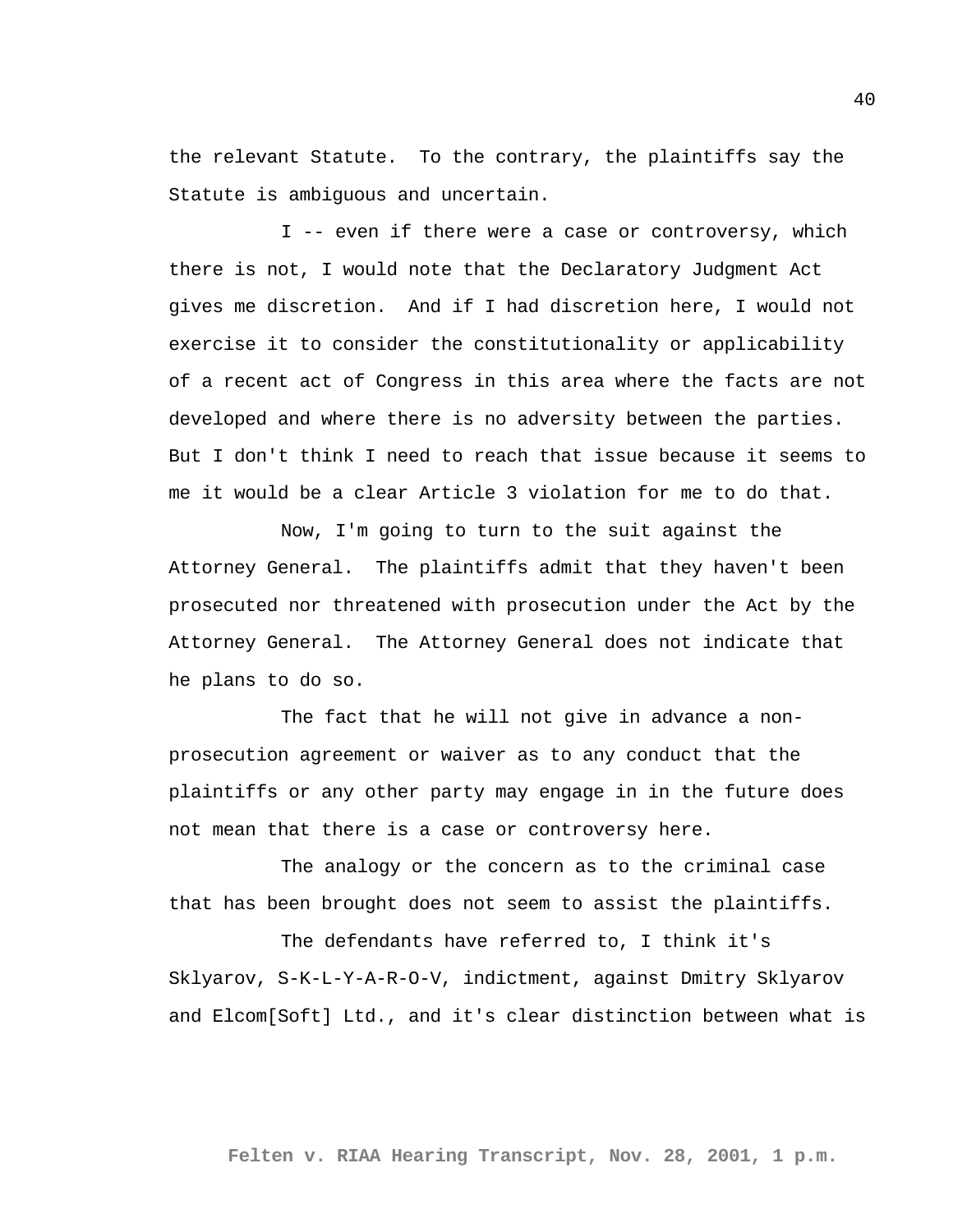alleged there and anything that the plaintiffs say they are doing or intend to do.

The indictment charges that these defendants designed a program that circumvents a restriction on copying, distributing and printing of certain electronic books and offered -- and I believe it was Adobe Acrobat, and offered the program for sale to the general public on the Internet specifically for the purpose of circumventing these restrictions.

The plaintiffs do not allege that they have [engaged] or intend to engage in piracy of that nature. They don't assert that they are trying to prepare programs to circumvent restrictions on copying and that they have a constitutional right to do so or that they intend to sell them to the public or have sold them to the public.

Rather, they're saying they published them to fellow scientists as part of a scientific process of improving access controls. I can't see how the prosecution of Mr. Sklyarov assists them in their effort to have the criminal portion of the Statute declared unconstitutional. I'm not sure entirely that that is what they're seeking at this time based upon counsel's argument. But I certainly can't find any adverse legal interest here between the Attorney General and the plaintiffs.

Of course, the other factors of the Stepsaver analysis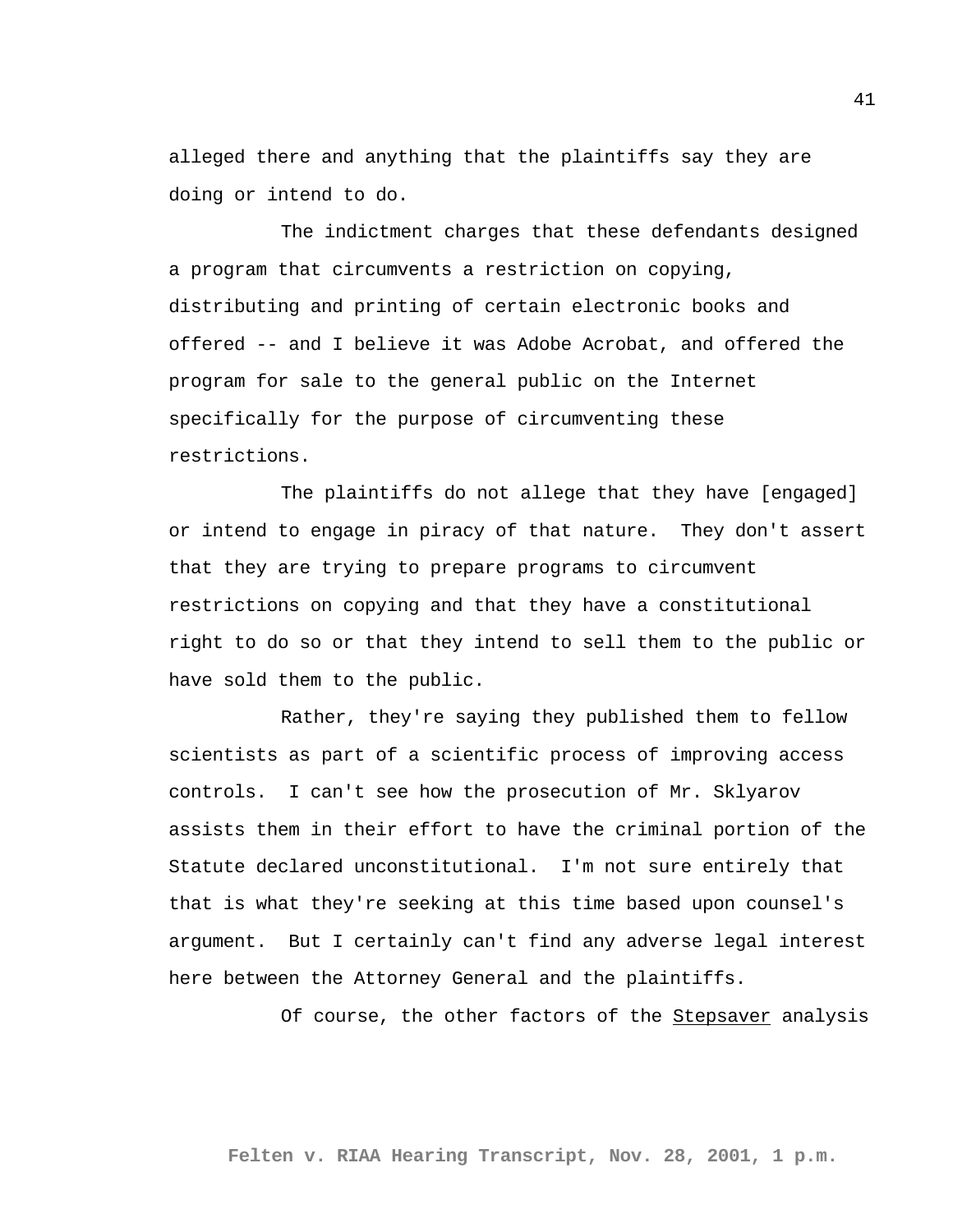-- and I cited that case previously -- the case is susceptible if it concludes a judgment, the judgment would be a practical utility of the parties are as inapplicable here as they are in the case of the private defendants.

The Act which was entered -- passed by the Congress, pursuant to an international copyright treaty, prohibits the manufacturing offering the public and the like of any technology, et cetera, and is primarily designed or produced for the purpose of circumventing the technological measure that effectively controls the access to work protected under the Copyright Act, that's 17 U.S. Code 1201(A)(2), or has only limited commercial significant purpose or use other than to circumvent, and I'm paraphrasing here, or is marketed for use in circumventing. Language such as is primarily designed or produced.

As the Attorney General notes, seven exceptions here. If you look at 1201(D) through J, including conduct which is necessary to engage in encryption research or conduct which is necessary to engage in security testing of computer system. Also, provides for innocent violations where the violator neither knew nor should have known that its acts constituted a violation.

If someone where prosecuted under these, would these exceptions apply? I don't know. I can't speculate. I can't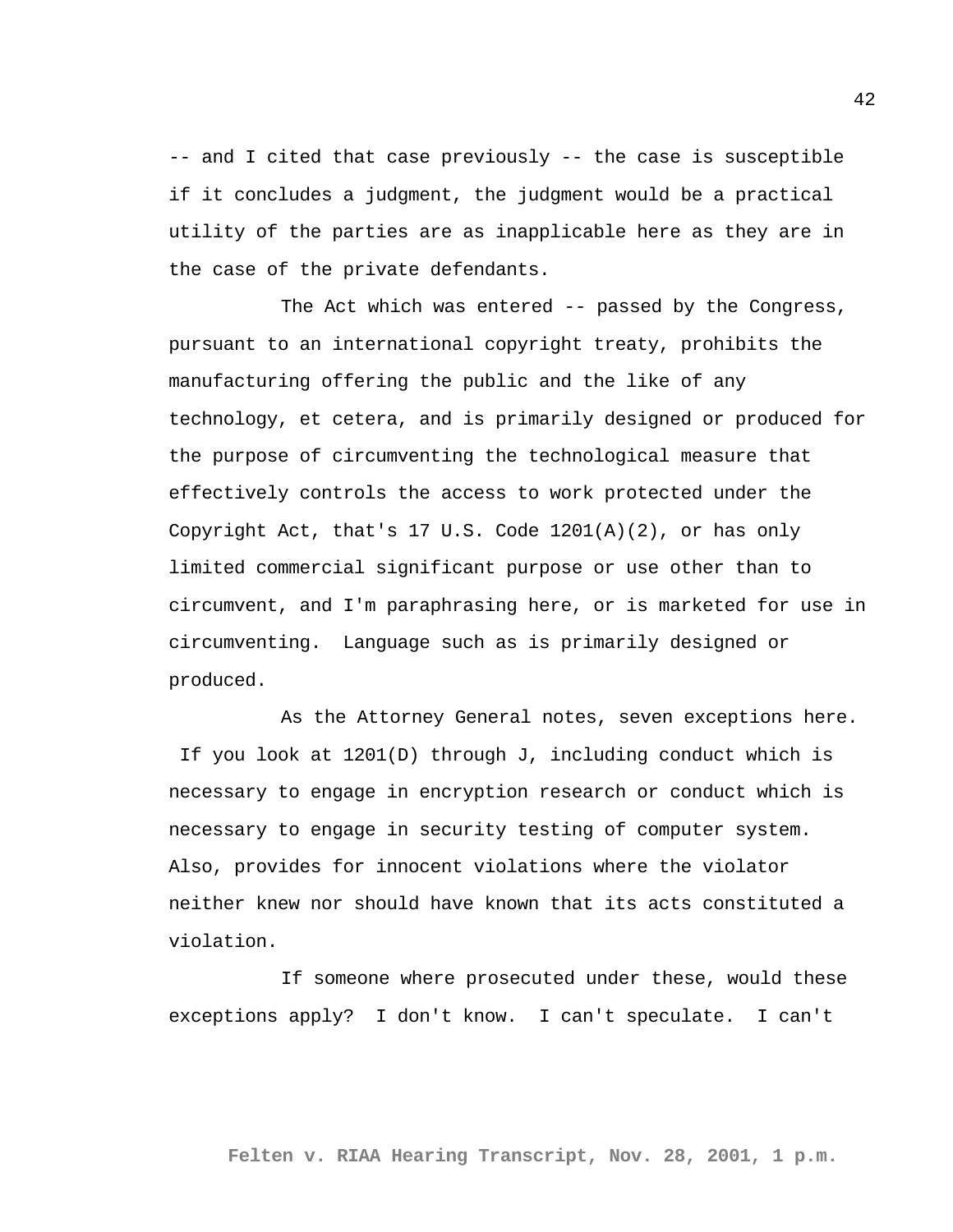create an intellectual dichotomy with myself where there is no adversity of -- between the parties.

The Attorney General argues that the plaintiffs' claims are not ripe. So, we don't have an actual case of controversy.

Of course, the doctrines of ripeness and standing, while different, are certainly intertwined. And they're both founded on concerns on the proper limited role of the unelected third branch, Democratic Society.

The Supreme Court has repeatedly admonished us not to entertain constitutional questions in advance of the strictest necessity. And the parties cite Poe v. Allman [phonetic] for that, 367 U.S. 497, 503, 1961, but it has been said on numerous occasions. And, of course, the Attorney General says, again, these are truisms really from the first year of constitutional law. The ability of the judiciary to declare a law unconstitutional does not amount to an unlimited power to survey the statute books and pass judgment on laws before the courts are called upon to enforce them, citing Younger v. Harris 401 U.S. 37 52, 1971. Of course, power is legitimate only as a last resort, as a necessity to determine real earnest and vital controversy between individuals, which we don't have here.

There is a danger of premature adjudication. Entangling the Court in abstract disagreements, as the Third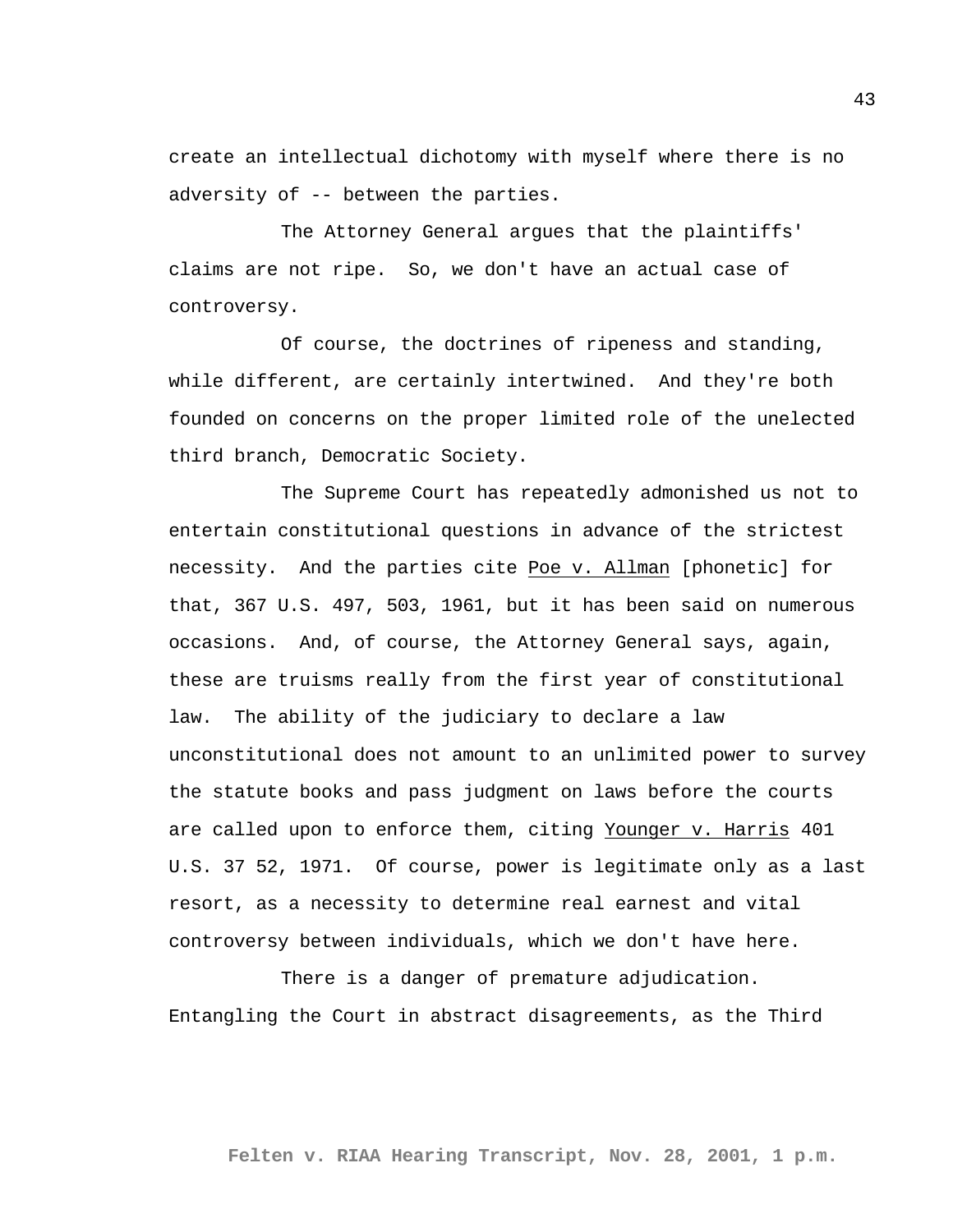Circuit said in the Artway case that I've previously referred to, 81 F.3d at 1246.

I can't find that the Attorney General has an adverse legal interest to the plaintiffs at this time. He hasn't prosecuted them, or threatened them with prosecution under the Statute. There's no substantial threat of real harm of prosecution. There's no chill that is objectively reasonable. It's not enough for an individual to say I feel chilled. There's no objective reasonableness chilling here. The Attorney General says the mere existence of the Act without more is insufficient here to create a concrete adversity of interest.

Nor does the prosecution, which I believe is in California, Northern District of California, which is completely distinguishable, as I state here. That, on the other hand, I will just note as a footnote. There the Court will have adversity of interest. They will have a real controversy. And any constitutional issues which Mr. Sklyarov or Elcom could raise will properly be before the Court for determination. That is not the case here.

The plaintiffs, on the other hand, allege their conduct falls outside the scope of the Act, that they are not violating the Act. They say, as the Attorney General says, by their own allegations, their purpose is not to circumvent any access control measures, but rather to study and assist other in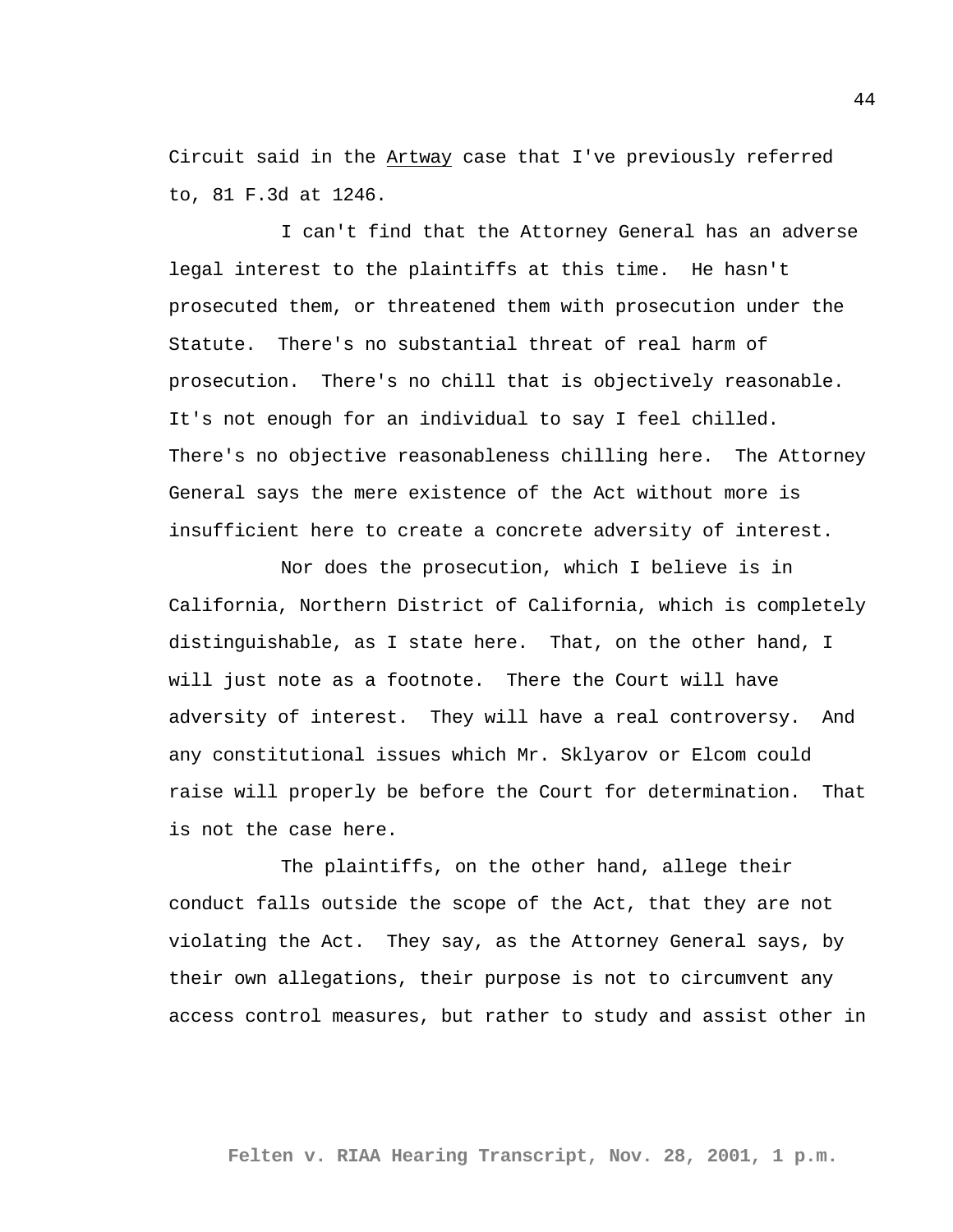bolstering those access controls. They don't say they're going to manufacture or offer any product designed to circumvent access controls or sell them.

The Attorney General also says that the plaintiffs' claim did not admit a conclusive relief as the applicability of the act of their conduct is contingent on the precise papers they intend to publish, which the plaintiff have not yet articulated.

Now, I discussed that in connection with the private plaintiffs, and I don't need to discuss it that much further here. Again, we can't forecast the future, nor can we give an overall determination that anything the plaintiffs may wish to do or that anyone else may wish to do in the future will not violate the Statute or some provision thereof. All we know is at the present time, plaintiffs have published and they have not been prosecuted and don't have any realistic fear of being prosecuted.

Now, the plaintiffs, again, argue, as they did with the private defendants, that this is a First Amendment case and a question of ripeness should be less stringently applied here. But as the Attorney General says, the slender First Amendment exception only applies to those who have suffered some cognizable injury whose conduct is not protected by the First Amendment to assert the Constitutional Rights of others.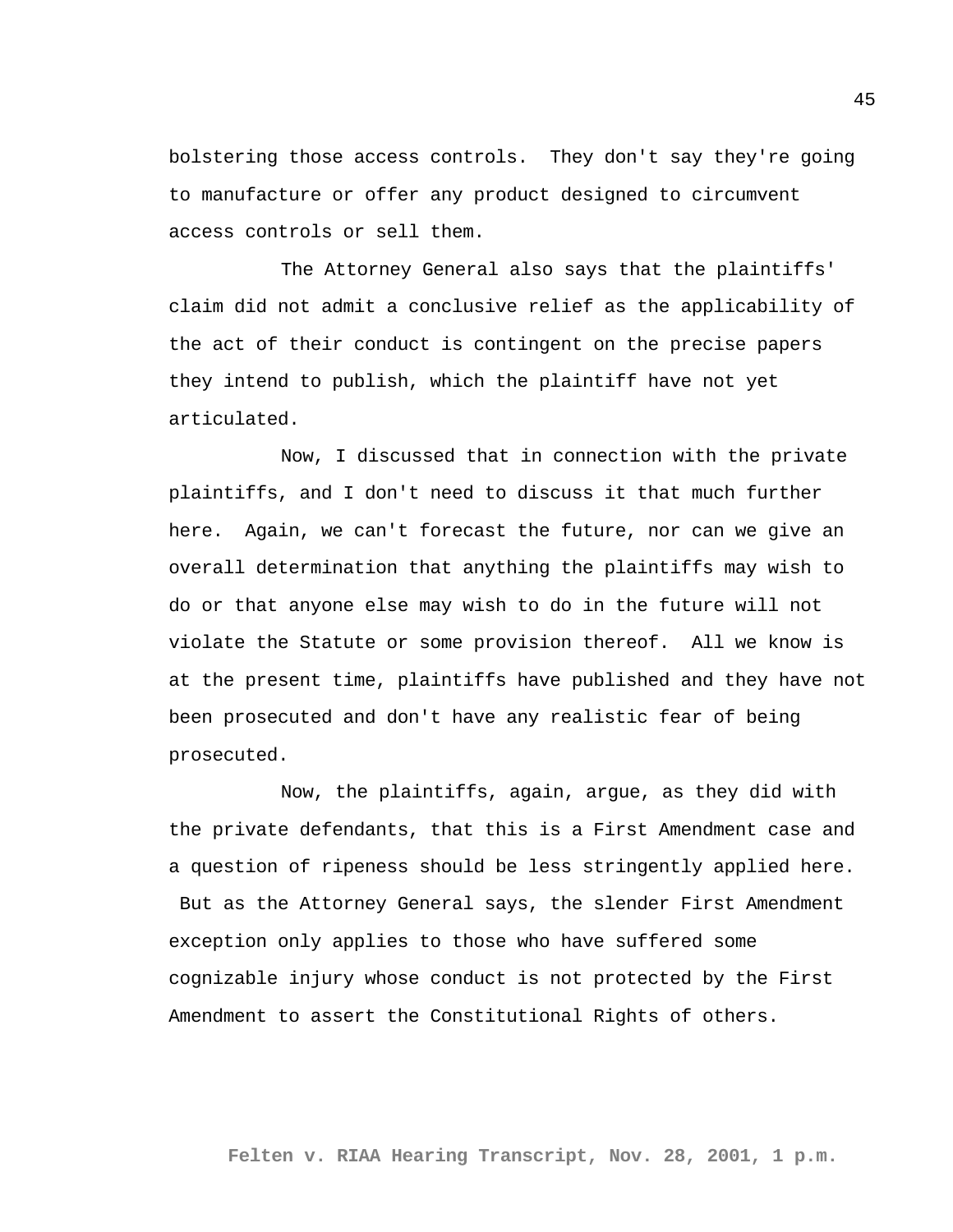Plaintiffs here haven't demonstrated they themselves suffered an injury. In fact, the Statute has never been applied to the plaintiffs. They had -- cannot show that they had at least a substantial threat of real harm from prosecution under the Statute. They haven't shown that their conduct is proscribed by the Statute or they face a credible threat of prosecution under it.

They assert that the Attorney General's view that the plaintiffs' academic pursuits are not proscribed by the Act, seeking to thus create some adversity between the two parties. If you look at the primarily designed language, look at the language in the Statute and look at the Attorney General saying this is the way I interpret it, I certainly can't find any realistic threat of prosecution here whatsoever. Certainly not to speculate as to what may happen in the future.

Now, the plaintiffs take the position that no threat is required. The Attorney General disagrees and says that you can presume a credible threat of prosecution if a reasonable reading of the Statute would include the plaintiffs' conduct, and there's no compelling evidence against that presumption.

Here, plaintiffs' conduct is clearly not covered by the Act which the plaintiffs say is ambiguous. They don't say we plan to violate the Act, please declare the Act unconstitutional. They say it's unclear. The Attorney General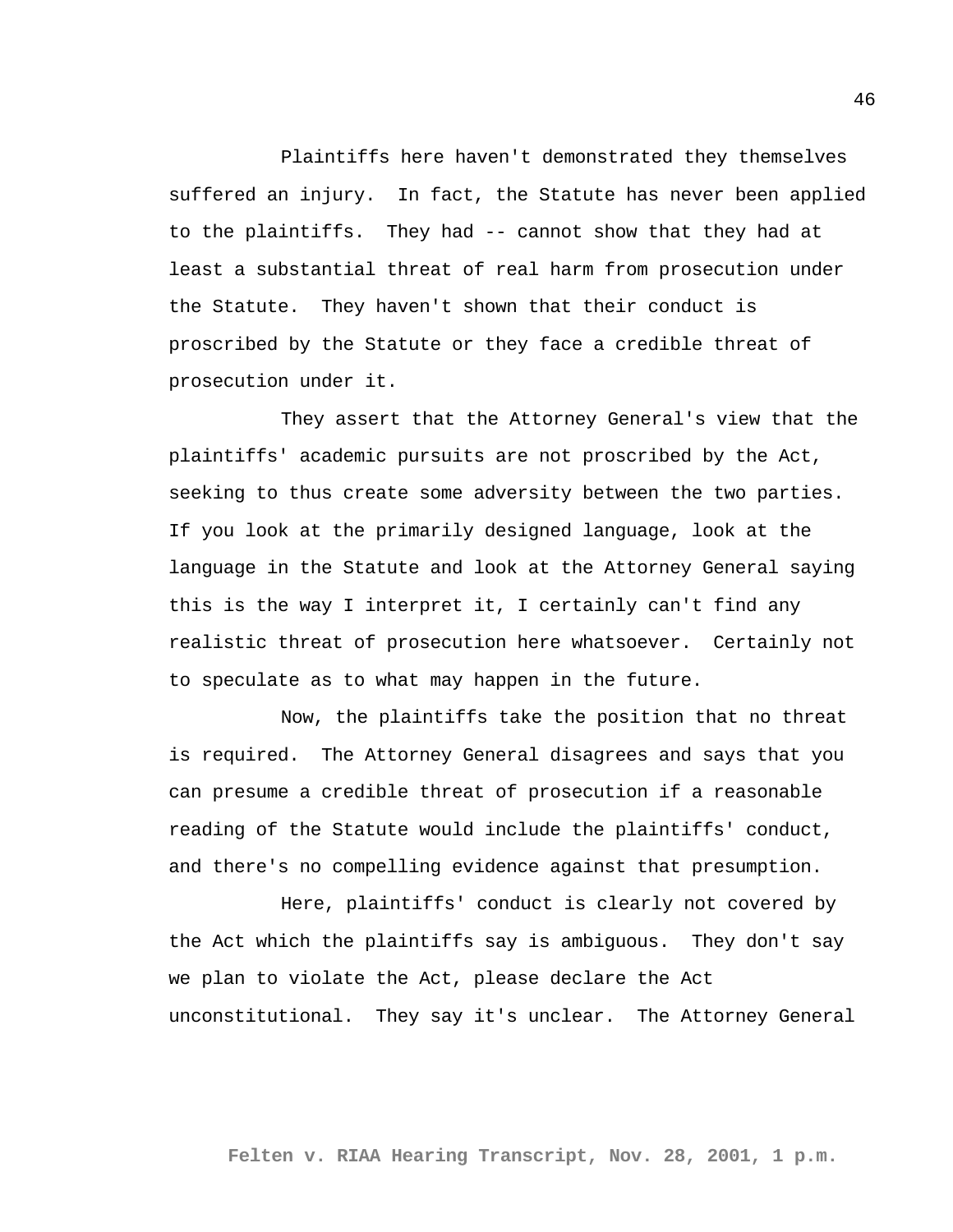says it's clear, it doesn't apply to them. No credible threat that prosecution can be presumed.

Consider also the fact that much of what the plaintiffs propose to do has been done. And, again, without any repercussions whatsoever from the Attorney General.

The parties' subjective fear that they may be prosecuted for engaging in expressive activity will not be held to constitute an injury for standing purposes unless the fear is objectively reasonable. And here, I can't find that it is.

The Attorney General concludes the only pattern you can glean from plaintiffs' conduct -- this is at his brief, Page 12 of the reply brief, is that they are willing to and, in fact, continue to engage in the very conduct they claim is proscribed by the Act. The decision to publish certain speech and to delay or possibly forego other identical speech does not reflect a fear of prosecution. If it did, then logically plaintiffs would be publishing none of the material. Therefore, any alleged refusals to publish cannot be considered a chill and do not evince a need or basis for declaratory judgment in this case.

Now, a few other points.

## (Pause)

THE COURT: The plaintiffs liken themselves to modern Galileos persecuted by authorities. I fear that a more apt analogy would be to modern day Don Quixotes feeling threatened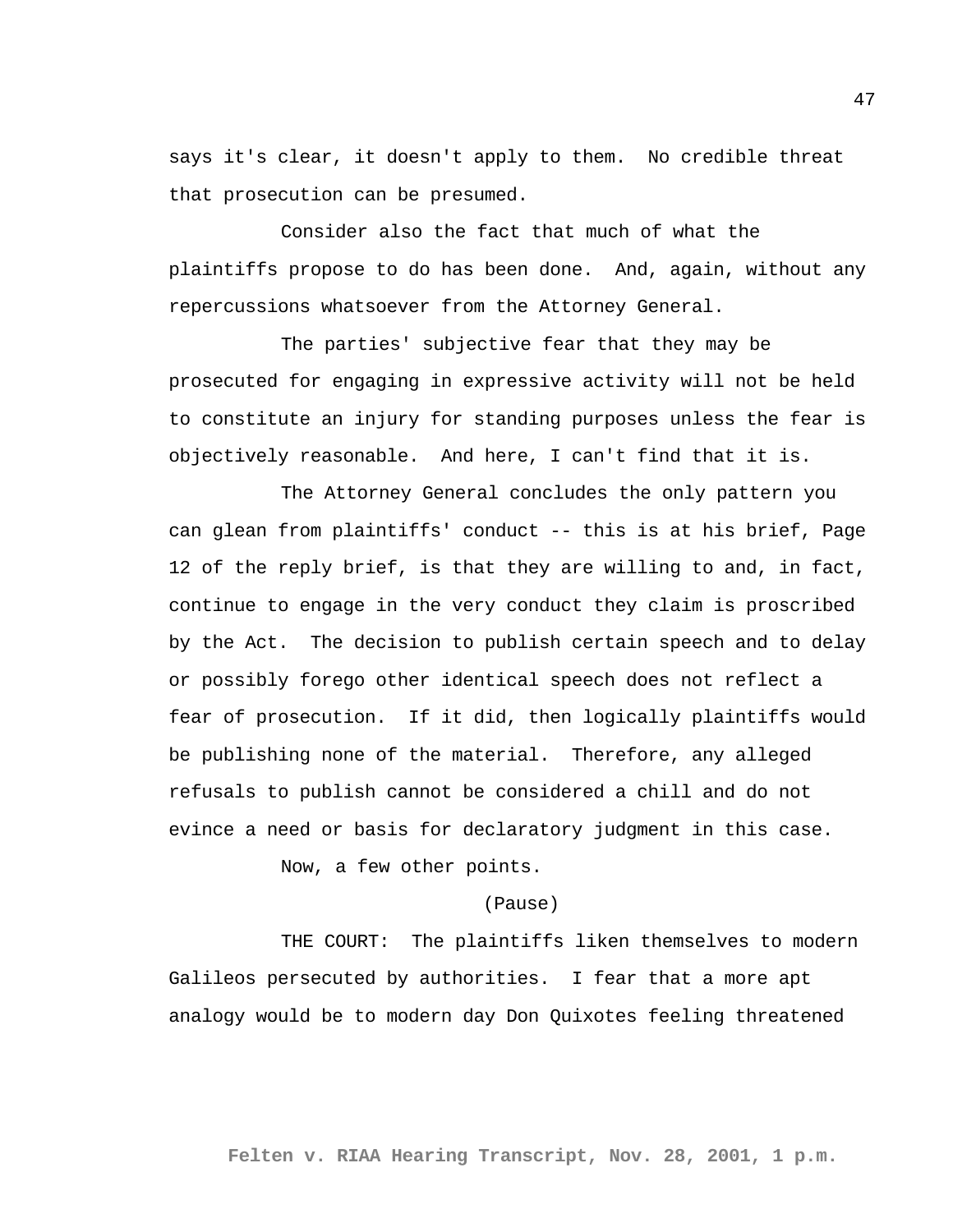by windmills which they perceive as giants. There is no real controversy here.

The plaintiffs may wish to strike down the Statute, but their concern is, as the defendants say, political, rather than a legal concern, one that can best be pursued in the halls of the Legislature until they have a real case or controversy to bring before this Court.

At this stage, they do not. That constitutes the opinion of the Court. And I reserve the right to extend or modify it as set forth in the local rules of this Court, but I thought that for the interest of all parties, prompt resolution would assist all of you.

I have entered orders reflecting this opinion as submitted by counsel for the defense. Court stands in recess.

[end]